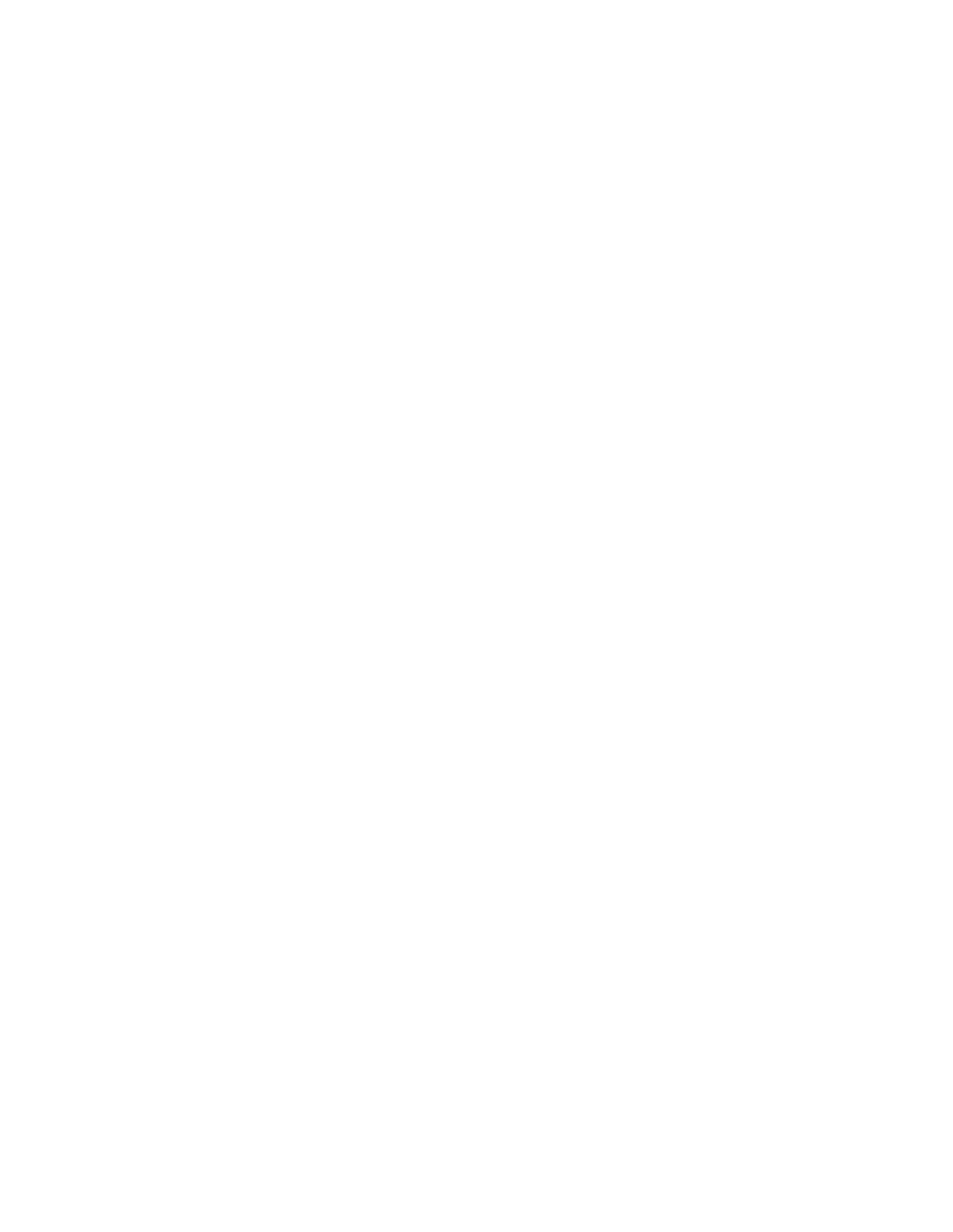## **Table of Contents**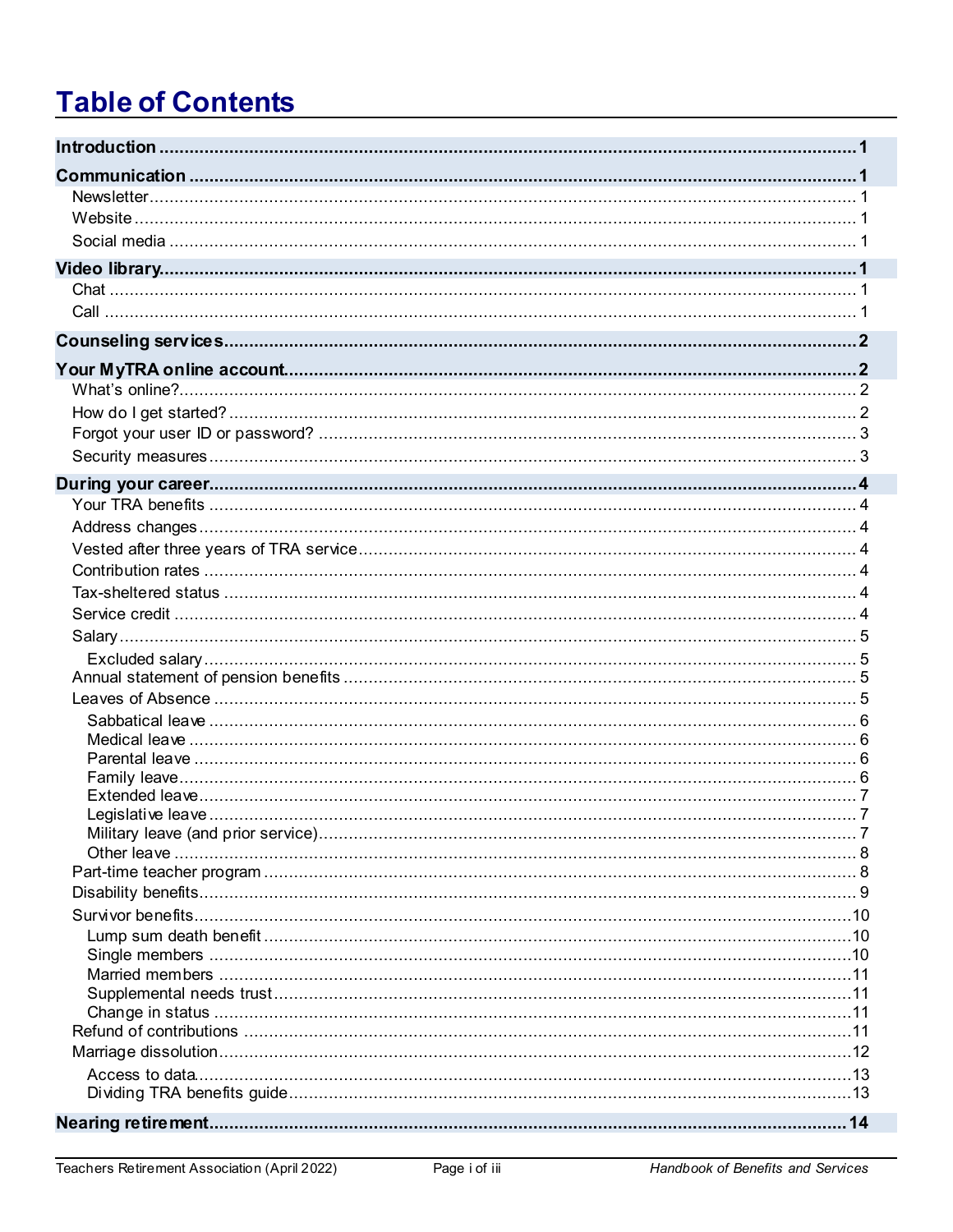| Income taxes on benefits | 22 |
|--------------------------|----|
|                          |    |
|                          |    |
|                          |    |
|                          |    |
|                          |    |
|                          |    |
|                          |    |
|                          |    |
|                          |    |
|                          |    |
|                          |    |
|                          |    |
|                          |    |
|                          |    |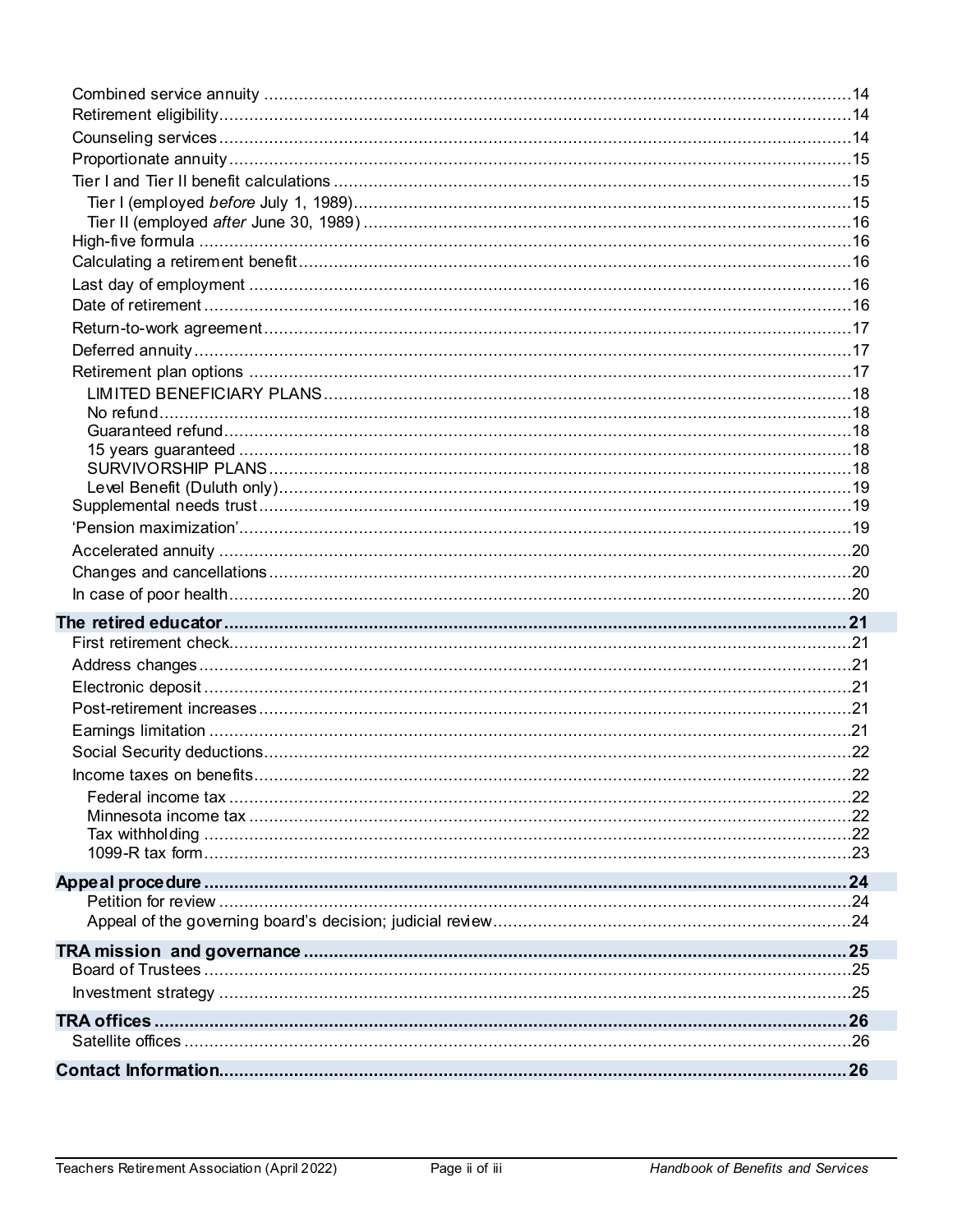*This handbook was created and provided to you by the Teachers Retirement Association. It serves as a summary of the applicable state statutes that comprise the plan document and is intended to provide information about the main features of the plan in effect as of the date this handbook was issued. In the event that there is a discrepancy between information in this handbook and the governing laws and policies, the laws and policies shall apply. Plan provisions are subject to change.*

*No information in this handbook should be construed as advice. Consult an appropriate professional for specific tax, financial, or legal advice.*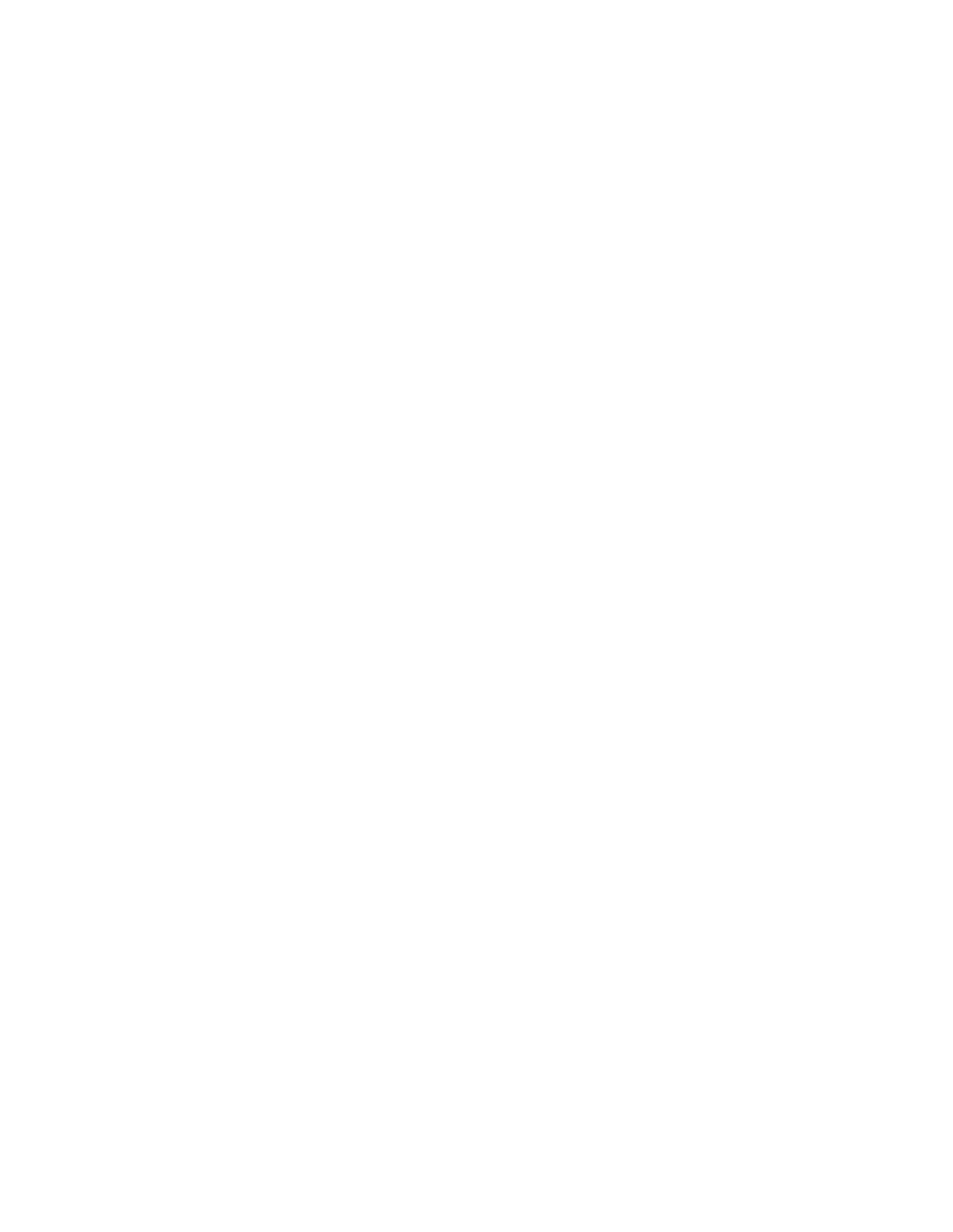## <span id="page-6-0"></span>Introduction

 TRA is a defined-benefit pension plan. During your career, you and your employer make mandatory payroll contributions to TRA. The funds are pooled and managed by the State Board of Investment to pay your eventual benefit.

 Your TRA defined benefit plan provides a lifetime, monthly retirement benefit. The benefit calculation is based on age at time of retirement, service credit and high-five average salary.

 In addition to employee and employer contributions, investment earnings account for about three-fourths of the total revenue that pays for TRA members' benefits. Defined benefit plans are the most efficient means of providing modest but stable retirement income that you cannot outlive.



## <span id="page-6-1"></span>Communication

#### <span id="page-6-2"></span>**Newsletter**

 The TRIB newsletter is published three times a year and mailed to all teaching and retired members. The TRIB contains information about benefits as well as legislative developments affecting the TRA plan.

#### <span id="page-6-3"></span>**Website**

 MinnesotaTRA.org features up-to-date information about our benefits and services as well as educational background about defined-benefit pension plans.

#### **MyTRA**

 Creating a MyTRA account allows you to use the online benefit calculator to get estimates of your future pension benefit.

 Your MyTRA account also allows you to review your account history, print forms, apply for benefits and schedule counseling and workshop appointments.

Your MyTRA account includes secure messaging, so your retirement counselor can send you documents and provide answers to your personal benefit questions.

#### <span id="page-6-4"></span>**Social media**



TRA is on Facebook at: [MinnesotaTRA.](https://www.facebook.com/MinnesotaTRA) Like us to get updates in your feed.



TRA is on Twitter at[: MinnesotaTRA.](https://twitter.com/MinnesotaTRA) No account is needed, but if you have a Twitter account, follow us to stay informed.

#### <span id="page-6-5"></span>**Video library**

Member videos and recorded webinars enable you to learn about TRA at your convenience. Our videos provide an overview of TRAand your benefits. Go to [MinnesotaTRA.org/videos.](https://minnesotatra.org/videos/)

#### <span id="page-6-6"></span>**Chat**

Start a web chat with a TRA counselor from our website. The counselor will verify your identity before discussing your personal information. Chat enables you to communicate in real time through your web browser. It is simple and does not require any specialized software.

#### <span id="page-6-7"></span>**Call**

TRA counselors are available to answer general or specific questions from 7:30 am until 4:30 pm.

| Telephone | 651.296.2409 |
|-----------|--------------|
| Toll-Free | 800.657.3669 |
| Fax       | 651.297.5999 |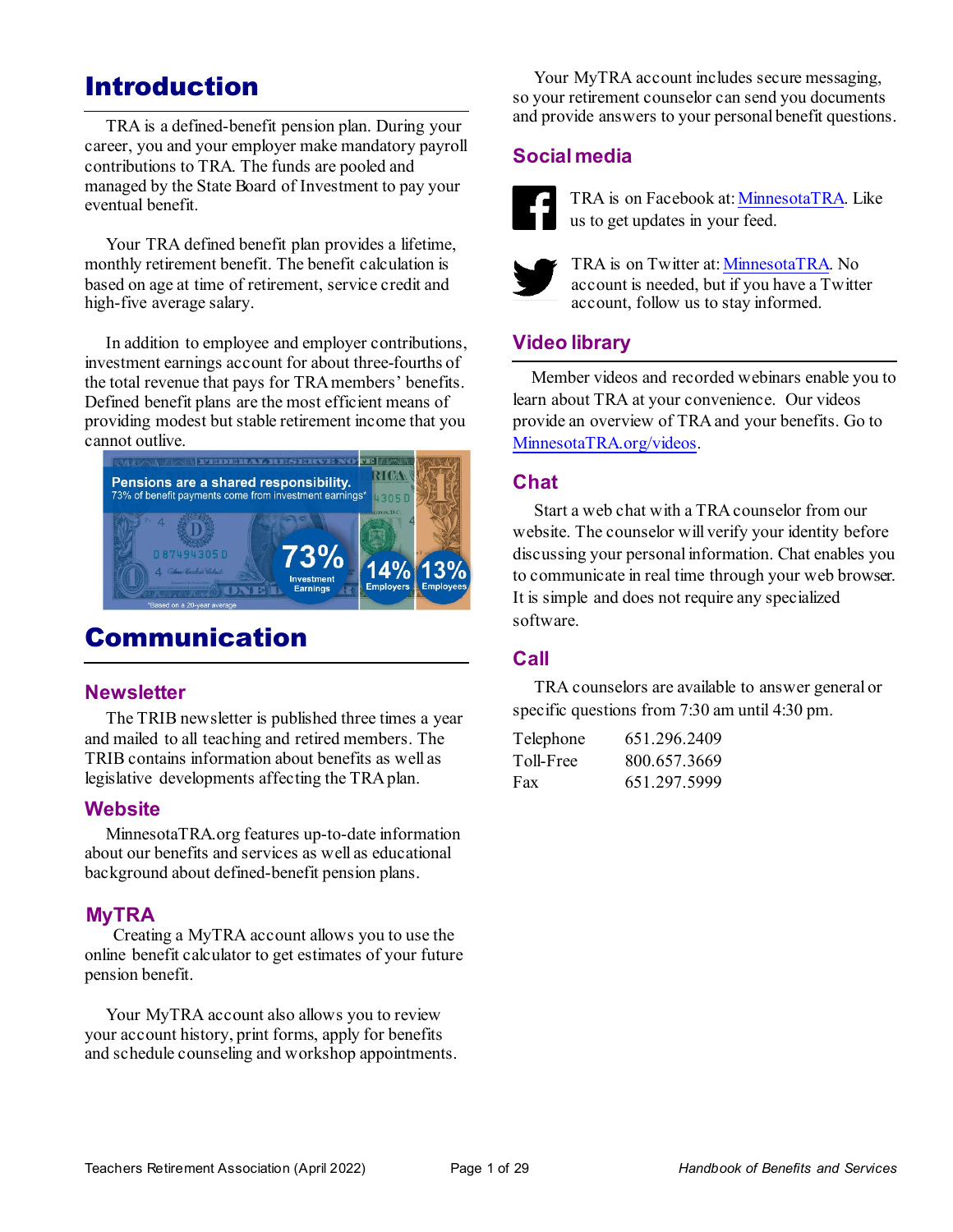## <span id="page-7-0"></span>Counseling services

We offer a variety of counseling services to answer questions about your TRA pension benefits.

All sessions are by appointment. This enables the counselor to review your account and prepare material specific to your situation, such as,

- Your service credit and salary information
- Refunds, combined service annuities (CSA)
- Retirement benefit estimates
- Factors that impact your retirement (age, eligibility)
- Working after retirement

Counseling options include:

| Type                            | <b>Focus</b>                                                                                                               |
|---------------------------------|----------------------------------------------------------------------------------------------------------------------------|
| <b>Group Webinar</b>            | Answers questions about<br>benefits and the<br>decisions you must<br>make.                                                 |
| Individual by<br>phone or Webex | Answers questions about<br>benefits and the<br>decisions you must make<br>while addressing your<br>specific circumstances. |

 To schedule an appointment with a TRA counselor, log into your MyTRA portal, use the secure chat feature on our website or contact us by phone:

| Toll-free telephone | 800.657.3669         |
|---------------------|----------------------|
| Telephone           | 651.296.2409         |
| Website             | www.minnesotatra.org |

## <span id="page-7-1"></span>Your MyTRA online

#### account

Members may access their personal information by creating a MyTRA account at MinnesotaTRA.org.

#### <span id="page-7-2"></span>**What's online?**

Online account capabilities vary depending on whether you are an active or retired member. If you have more than one account with TRA – for example, if you are a retired teacher and a beneficiary on another

member's account – you will be asked to choose the account you wish to access.

|                                                                        | Active<br>Members | <b>Benefit</b><br>Recipients |
|------------------------------------------------------------------------|-------------------|------------------------------|
| Generate estimates                                                     |                   |                              |
| Submit applications                                                    |                   |                              |
| Print application forms                                                |                   |                              |
|                                                                        |                   |                              |
| View your account information                                          |                   |                              |
| Make an appointment for counseling<br>sessions, webinars and workshops |                   |                              |
| Change addresses                                                       |                   |                              |
| Change payment and tax designation                                     |                   |                              |
| View account information                                               |                   |                              |

#### <span id="page-7-3"></span>**How do I get started?**

To register for a user ID, go to [www.MinnesotaTRA.org](http://www.minnesotatra.org/) and click on th[e MyTRA](https://connect.minnesotatra.org/Core/Account/LogOn?ReturnUrl=%2f) [account](https://connect.minnesotatra.org/Core/Account/LogOn?ReturnUrl=%2f) login button. Under the heading, *I wish to set up my TRA online account*, click the **Register** button. You must agree to the terms in the disclaimer to proceed.

Proceed with the registration process as follows. Be sure to write down this information!

**Choose a Username** — Usernames must be a minimum 8 alpha/numeric characters. This field is not case sensitive.

**Choose a Password**— Passwords must be aone (1) number **and** at least one (1) special character. Special characters include one of the following:

> $\{ \omega \# \$\wedge^* \ (\ )\_ - = \ ' \sim \ , \ ' \ \{\ \} \ [ \ ] \ |$  *Thisfield is case sensitive.*

**Enter your Social Security number (SSN) and date of birth** — Your SSN and date of birth must match what TRAhas on file to verify your identity.

**Select a question and provide an answer** — The question and your answer are used to verify your identity should you forget your user ID or password.

 **Enter your email address** — Alerts and announcements will be sent to your email address. We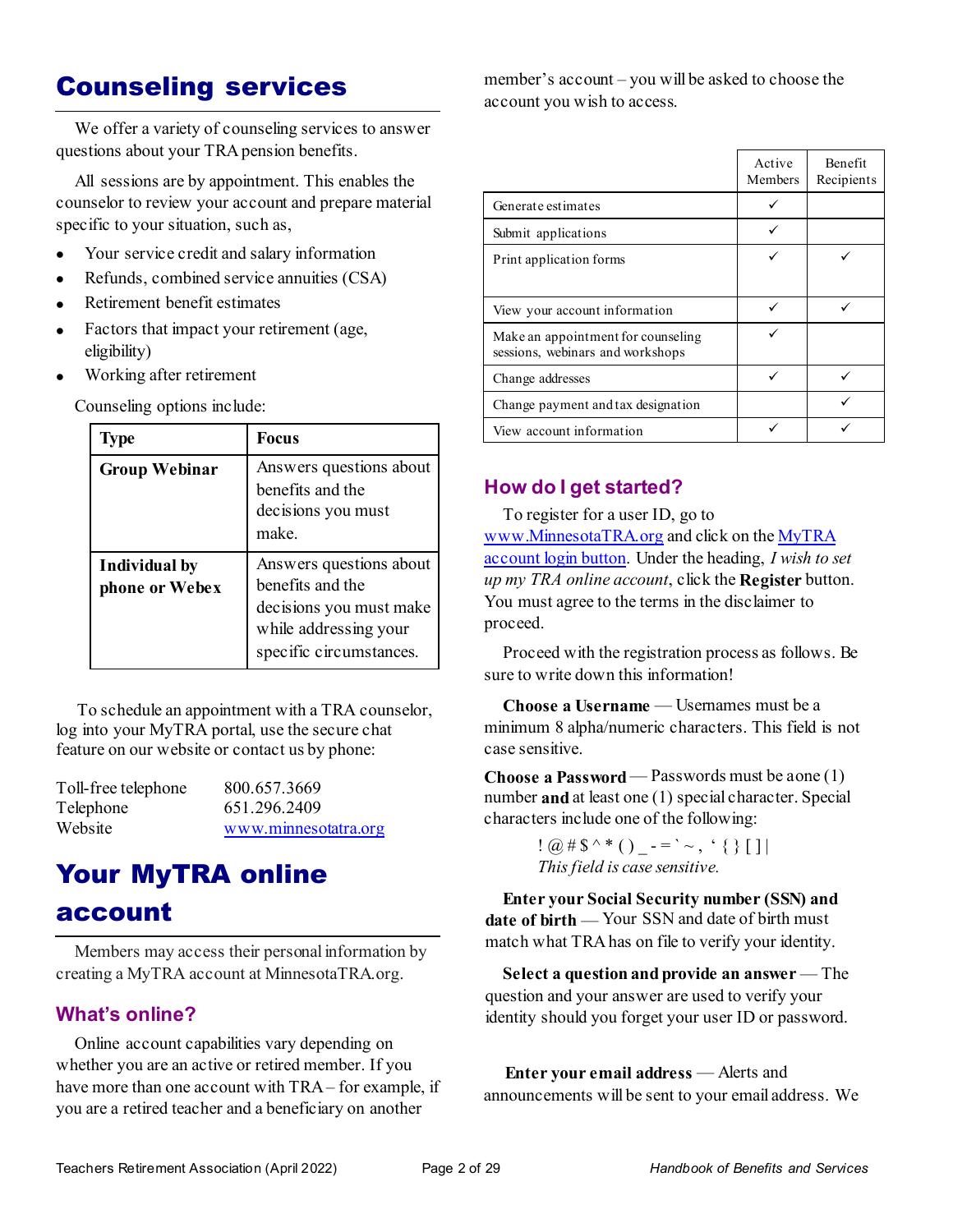do not share your address – or any of your information with outside parties.

#### <span id="page-8-0"></span>**Forgot your user ID or password?**

Just choose the "Forgot Password" link under the login box. If you cannot provide the information requested or are experiencing other issues with the MyTRA online account management system, call TRA at 800-657-3669, Monday through Friday, 7:30 a.m. to 4:30 p.m. for assistance.

#### <span id="page-8-1"></span>**Security measures**

TRA is committed to ensuring its personnel take all reasonable steps to protect the data privacy of members. TRA responds to all requests for member data in accordance with Minnesota Statutes. This policy ensures a consistent response that protects the data privacy of members.

 The most important thing you can do to secure your private data with TRA is to set up a [MyTRA](https://connect.minnesotatra.org/) online account with a strong, unique password. TRA now offers an optional two-factor authentication enhancement for your online account to make it even more secure.

 With two-factor authentication, once you log on to your MyTRA account, you will be prompted to enter a security code. You can choose either to have the code sent to you via mobile phone app, text message or voice call. This ensures that even if your password were compromised, a criminal would also have to have your phone to be able to access your account.

We implemented the following procedures and technology to protect your private data:

- TRA access to member information is limited to those who have a business reason to access the information.
- Private data transmitted to/from TRA is sent using encryption.
- Physical security and technological security measures have been put in place to prevent unauthorized access to your information.
- Policies and procedures to maintain the proper security of information databases, applications, networks, and physical records have been implemented.

You are responsible for maintaining security and control of any and all IDs, passwords, and identification challenge responses. You are responsible for the use of your account and all activity under your account, whether used by yourself or any other third party and for ensuring full compliance with this agreement by all users of the account. You are responsible for keeping your contact information including mailing address, phone number and email address up to date in your Account Profile.

If you receive a letter, email or other message about your TRA account that seems suspicious please contact TRA using the contact information on our website to verify that the information is correct. TRA staff will never ask you for your password.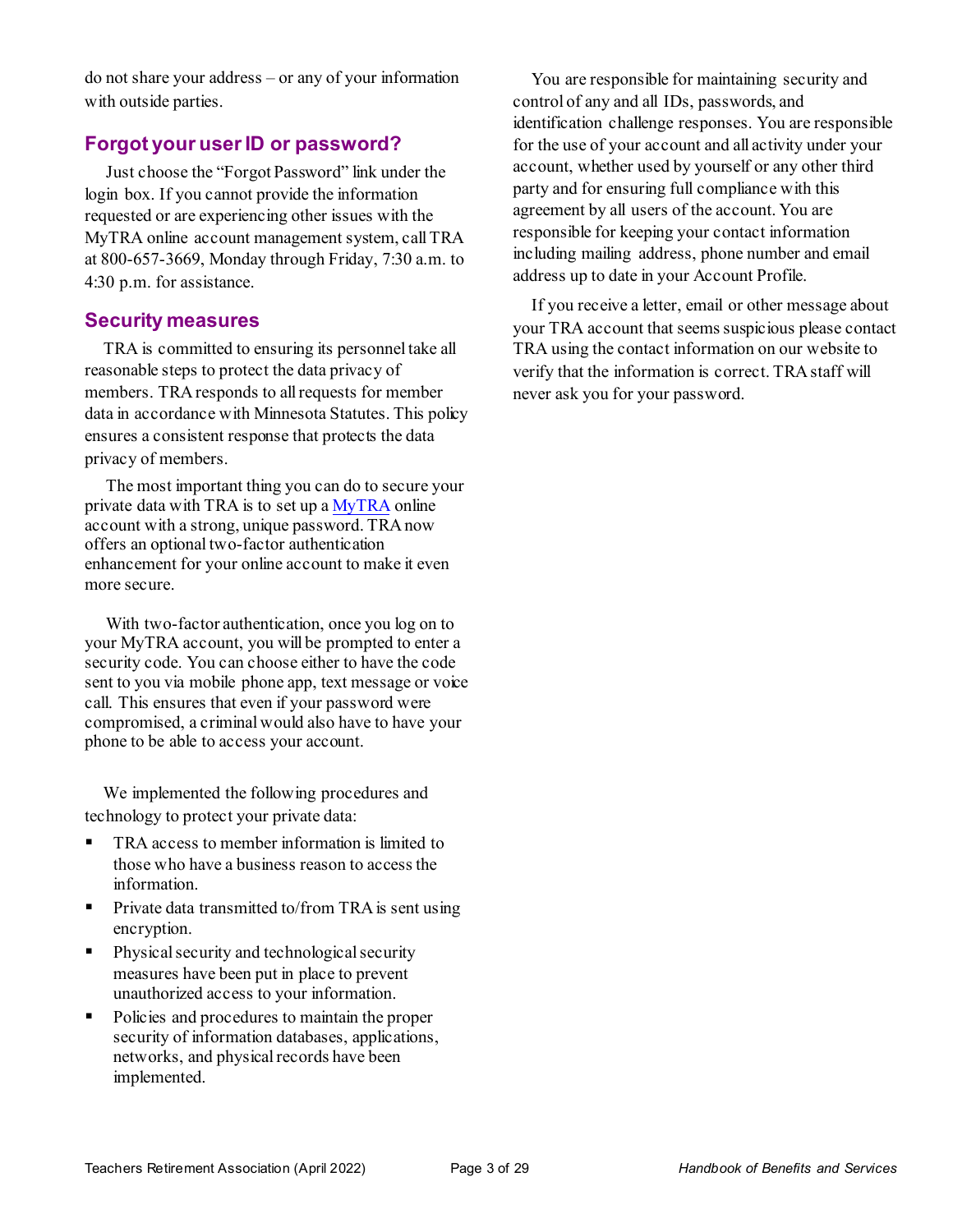### <span id="page-9-0"></span>During your career

An important ingredient in your retirement planning is an understanding of your TRA pension plan.

#### <span id="page-9-1"></span>**Your TRA benefits**

Go to our website and click on *During your Career* for TRA benefit information relevant to your life stage such as

- survivor coverage
- disability benefits
- leaves of absence
- service credit purchase for part-time teaching

#### <span id="page-9-2"></span>**Address changes**

When you inform your employer of a mailing address change, it is important that you provide that same information to TRA. Submit mailing and email address changes online by logging in to your MyTRA account or by calling TRA.

#### <span id="page-9-3"></span>**Vested after three years of TRA service**

As a Minnesota teacher covered by TRA, you begin building your retirement benefit your very first day in the classroom. Vesting simply means you have earned enough service credit to be eligible for a monthly lifetime benefit.

Those hired after May 15, 1989, are vested after three years of teaching service in a TRA covered position. Those hired between June 30, 1987, and May 15, 1989, are vested after five years of service. If you have not performed TRA-covered service since June 30, 1987, the vesting requirement is 10 years.

You may be eligible for a combined service annuity (CSA) upon retirement if you have met the vesting requirements and have at least one-half year of allowable service credit with one or more of the other Minnesota public pension funds (see *Combined Service Annuity*, page 14). Your combined service credit can be used to meet your vesting requirement of three, five or 10 years.

#### <span id="page-9-4"></span>**Contribution rates**

 Contribution rates are determined by statute and subject to change by the Minnesota Legislature. An additional employer contribution of 3.64% is required for Minneapolis school district.

| Date effective     | <b>Employer</b><br>contribution rate | <b>Employee</b><br>deduction rate |
|--------------------|--------------------------------------|-----------------------------------|
| 7/1/2020           | 8.13%                                | 7.50%                             |
| 7/1/2021           | 8.34%                                | 7.50%                             |
| 7/1/2022           | 8.55%                                | 7.50%                             |
| 7/1/2023 and after | 8.75%                                | 7.75%                             |

#### <span id="page-9-5"></span>**Tax-sheltered status**

Your TRA contributions are tax-sheltered for federal and state purposes at the time of withholding, but become taxable when received as a retirement benefit or a refund.

TRA is a 501(a) Trust and a "qualified plan" under section 401(a) of the Internal Revenue Code with Section 414(h)(2) employer "pickup" of member contributions. Because of this federal tax status, your membership in TRA could limit or completely eliminate the amount you are allowed to deduct on your federal income tax return for contributions to an Individual Retirement Account (IRA). Consult the [Internal Revenue Service](http://www.irs.gov/) (IRS) or review IRS requirements with your tax adviser *before* deducting IRA contributions on your federal income tax return.

#### <span id="page-9-6"></span>**Service credit**

Service credit affects your eligibility for benefits and the amount of your benefits. Paid sick leave, vacation days and all required paid attendance days and hours (such as workshops) are counted toward service credit.

Service credit is calculated using your salary relative to an "annual base salary." If you are a K-12 teacher, "annual base salary" is the lowest Bachelor of Arts (BA) level, full-time teacher base contract salary in your district.

Your service credit is calculated by dividing your monthly salary by your employer unit's monthly base salary. This number is then multiplied by .111 to determine your monthly service credit. Service credit is capped at .111 per month.

Annual service credit is calculated by adding monthly service credit amounts during the fiscal year.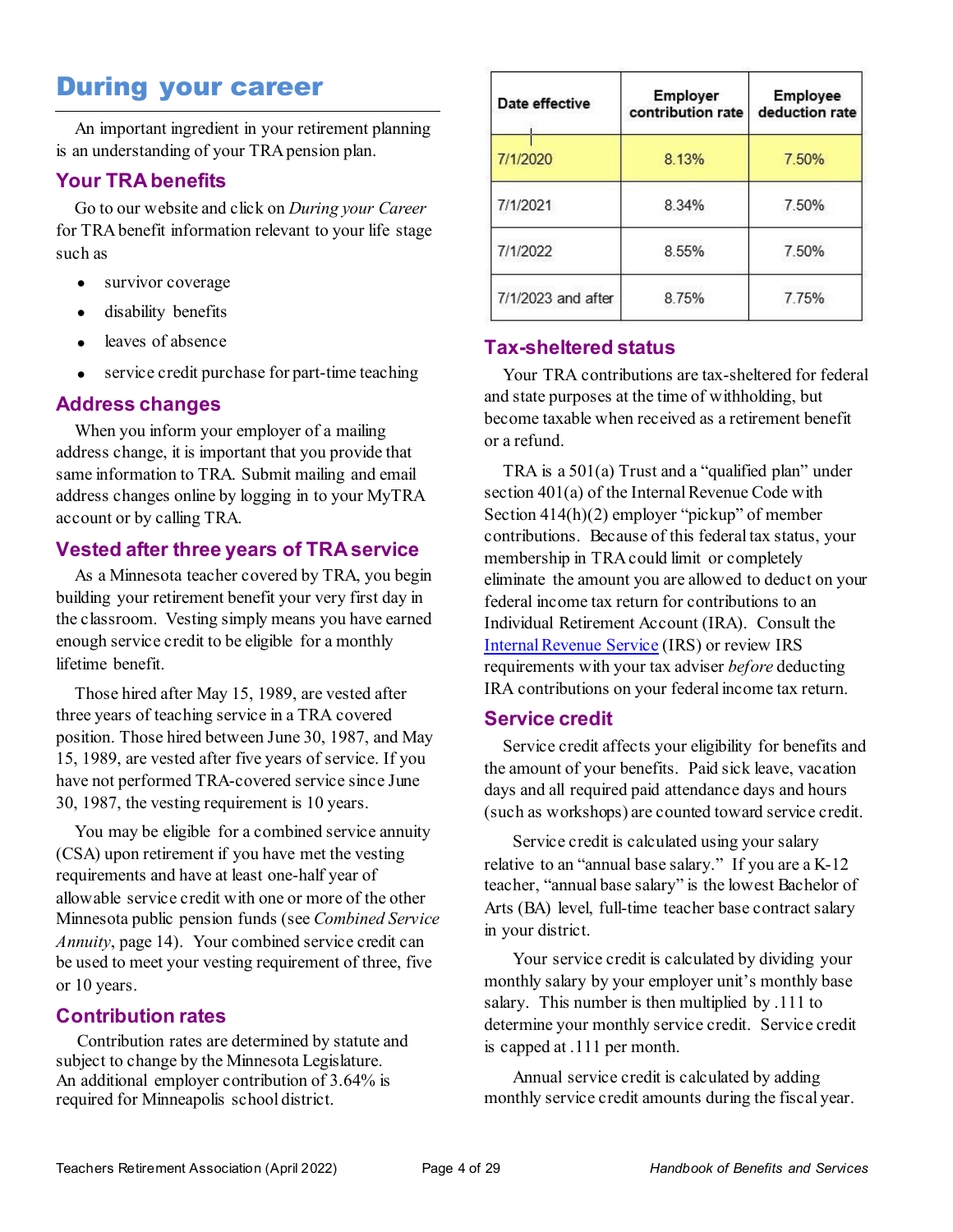No more than one year of service is allowed during any fiscal year.

Service credit for part-time teachers, retro pay, summer payoff, and extracurricular pay are prorated to the pay period begin and end dates in which the salary was earned.

Full-time service credit for Minnesota State Universities members is determined by the definition of full-time employment in the Minnesota State collective bargaining agreement or in the applicable personnel or salary plan. Part-time service credit is the proration of equivalent full-time service.

#### <span id="page-10-0"></span>**Salary**

Minnesota [Statute Section 354.05,](https://www.revisor.mn.gov/statutes/?id=354.05) subd. 35, governs the calculation of TRA eligible salary. A member may be compensated in many different ways for services provided to an employer. However, certain types of compensation may not be considered TRA-covered salary for the calculation of pension benefits.

The proper reporting of your eligible salary is a key component in the determination of your retirement benefit. The purpose for the very detailed definition of eligible salary is to ensure retirement benefits are accurately calculated and no member receives higher benefits at retirement than allowed under the law.

#### <span id="page-10-1"></span>**Excluded salary**

[Minnesota Statute Section 354.05, subd. 35,](https://www.revisor.mn.gov/statutes/cite/354.05#stat.354.05.35) excludes certain items of compensation from TRAeligible salary. In general, employer-paid benefits are not considered TRA-eligible salary. These items include, as defined by statute, "Employer-paid amounts used by an employee toward the cost of insurance coverage, employer-paid fringe benefits, flexible spending accounts, cafeteria plans, health care expense accounts, day care expenses, or any payments in lieu of any employer-paid group insurance coverage, including the difference between single and family rates that may be paid to a member with single coverage and certain amounts determined by the executive director to be ineligible."

Another significant item of compensation excluded from TRA-eligible salary is severance payments. Severance payments include, but are not limited to, compensation related to a decision by the employee to terminate employment and any payment that is not clearly for the performance of teaching services. This

type of payment should not be reported to TRA as salary by your employer.

Compensation items excluded from TRA-eligible salary should not have TRA retirement contributions applied. If you believe your employer has taken retirement contributions on compensation ineligible for TRA coverage, please contact your employer and TRA immediately.

#### <span id="page-10-2"></span>**Annual statement of pension benefits**

Your annual statement is available online via your MyTRA account and provides you with an opportunity to verify your records and use the information for retirement planning.

This statement provides you with beginning and ending service credit and contribution balances and an explanation of any adjustments that were made during the fiscal year (July 1 through June 30).

If you would like to create estimates of your projected retirement benefits based on different retirement dates, log in to your account and use the online retirement estimate calculator.

#### <span id="page-10-3"></span>**Leaves of Absence**

Certain leaves of absence authorized by your employer are eligible periods of service for pension purposes. You may purchase service credit for sabbatical, medical, parental, family, extended and military leaves of absence. You may view your leave of absence history by accessing your TRA online account.

If the leave is for only part of the school year, service credit is granted for the part of the year that you actually performed teaching service.

**All leaves must be authorized** by the governing board of a Minnesota public K-12 school Minnesota State Universities and be documented in minutes or policy. Before you can purchase service credit for a leave of absence, your employer needs to certify the leave to TRA.

**To be eligible to purchase service credit** for the period of the leave of absence, you are also required to retain the right to full reinstatement both during and at the end of the leave. The termination date for all leaves is the date of the last normal teaching service day covered by the leave.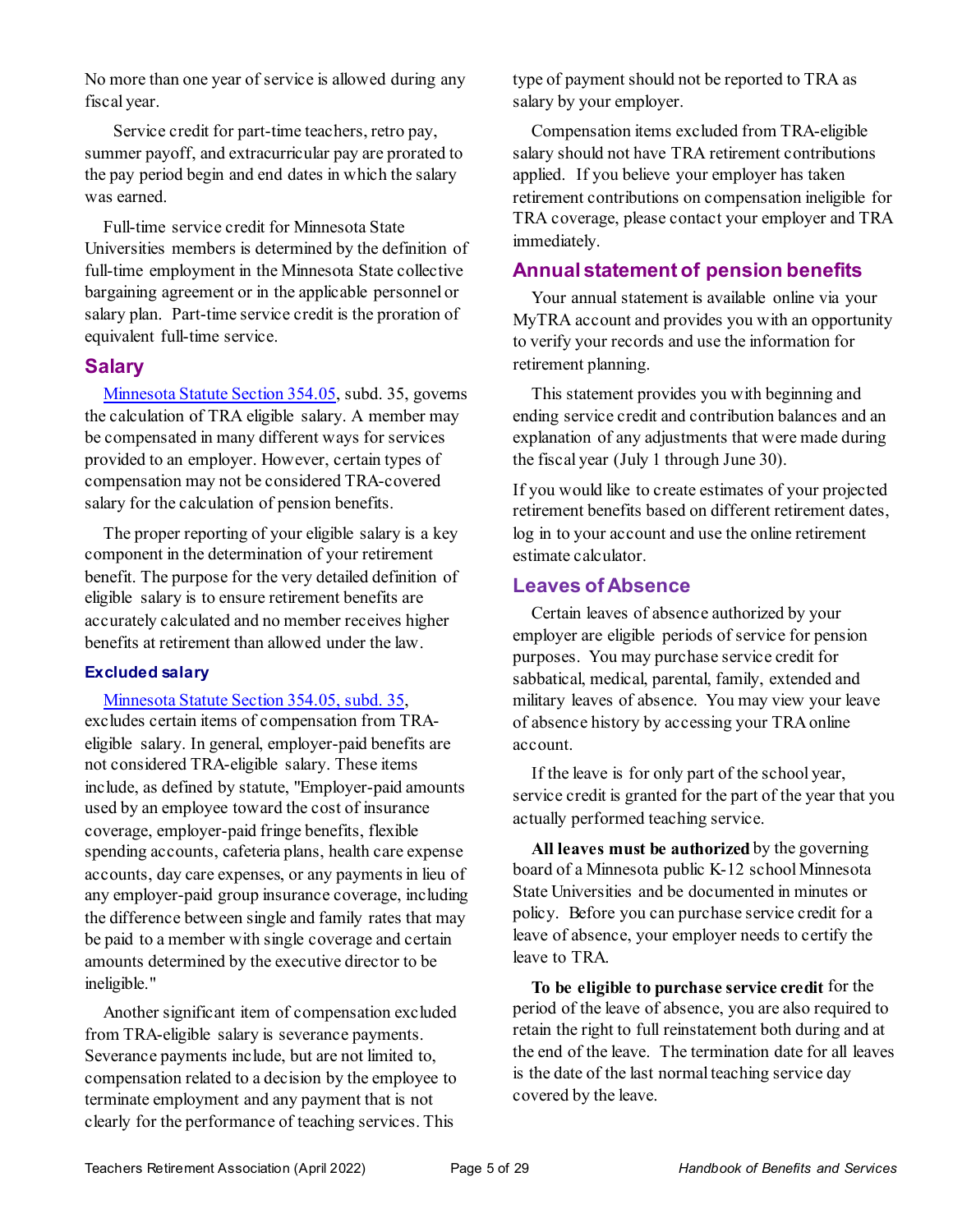Since a leave of absence maintains a continuing employer/employee relationship with no termination of teaching service, you are not eligible to receive a refund of your employee contributions if you are on any authorized leave of absence. By contrast, if you have been placed on an unrequested leave of absence (layoff), you are entitled to a refund of your employee contributions plus interest.

If you are vested with three or more years of TRA service credit, you are eligible to receive a monthly lifetime annuity in the future (deferred annuity) that

- may have a greater value than taking a current refund. (See deferred retirement on page 17.)
- may be a larger amount if you purchase service credit for any leaves of absence you have taken.

You may purchase service credit using personal funds or by transferring funds from a traditional IRA or another qualified pension plan.

Contact TRA for an estimate of the cost to purchase service credit for your leave.

#### <span id="page-11-0"></span>**Sabbatical leave**

A sabbatical leave qualifies for pension coverage purposes if you receive a salary that is at least one-third of the salary paid for a comparable period of teaching service performed in the year preceding your sabbatical leave, and if contributions are paid on the full contract salary.

A maximum of three years of full service credit is allowable for authorized sabbatical leaves taken in any 10 consecutive years. A sabbatical leave of absence granted with the condition that you must resign is not an authorized leave for which service credit can be purchased.

Employee contributions (refer to contribution rates on pag[e4\)](#page-9-4) are withheld from your gross pay and are based on the full contract salary that would have been paid if you were not on sabbatical leave. Employers pay all required employer contributions based on your full contract salary. If you are paid a reduced sabbatical salary for two years, contributions must be paid based on full contract salary during both years.

#### <span id="page-11-1"></span>**Medical leave**

If you are on an authorized medical leave, you are entitled to purchase up to one year of service credit

during any fiscal year to cover the number of days on leave without pay. Purchasing service credit requires that you have the right to reinstatement. We suggest you check with TRA to see if you are eligible for disability benefits, as you may not receive a disability benefit and purchase service credit for the same period of time.

Payment must include both member and employer contributions based on the average full-time monthly salary on the date the leave commenced. Payment must be received by December 31 following the fiscal year of the leave. Alternatively, payment may be made by June 30 of year following the leave including compounded interest at a monthly rate of 0.71 percent through the end of the month in which payment is received. Payment must be made on or before your effective date of retirement or before you begin receiving a disability payment, if applicable.

#### <span id="page-11-2"></span>**Parental leave**

If you are granted a parental leave of absence for the birth or adoption of a child, you may purchase up to one year of allowable service credit to cover the number of days on leave without pay. Purchasing service credit requires that you have the right to reinstatement.

Payment must include both member and employer contributions based on the average full-time monthly salary on the date the leave commenced. Payment must be received by December 31 following the fiscal year of the leave. Alternatively, payment may be made by June 30 of the year following the leave including compounded interest at a monthly rate of 0.71 percent through the end of the month in which payment is received. Payment must be made on or before your effective date of retirement.

#### <span id="page-11-3"></span>**Family leave**

If you are granted an authorized family leave of absence, you may purchase service credit to cover the period of the leave. The family leave must be in compliance with Federal Family Leave requirements. You are required to return to public service after the leave period for which allowable service credit is purchased to be eligible to purchase service credit for a subsequent authorized family leave.

Payment must include both member and employer contributions based on the average full-time monthly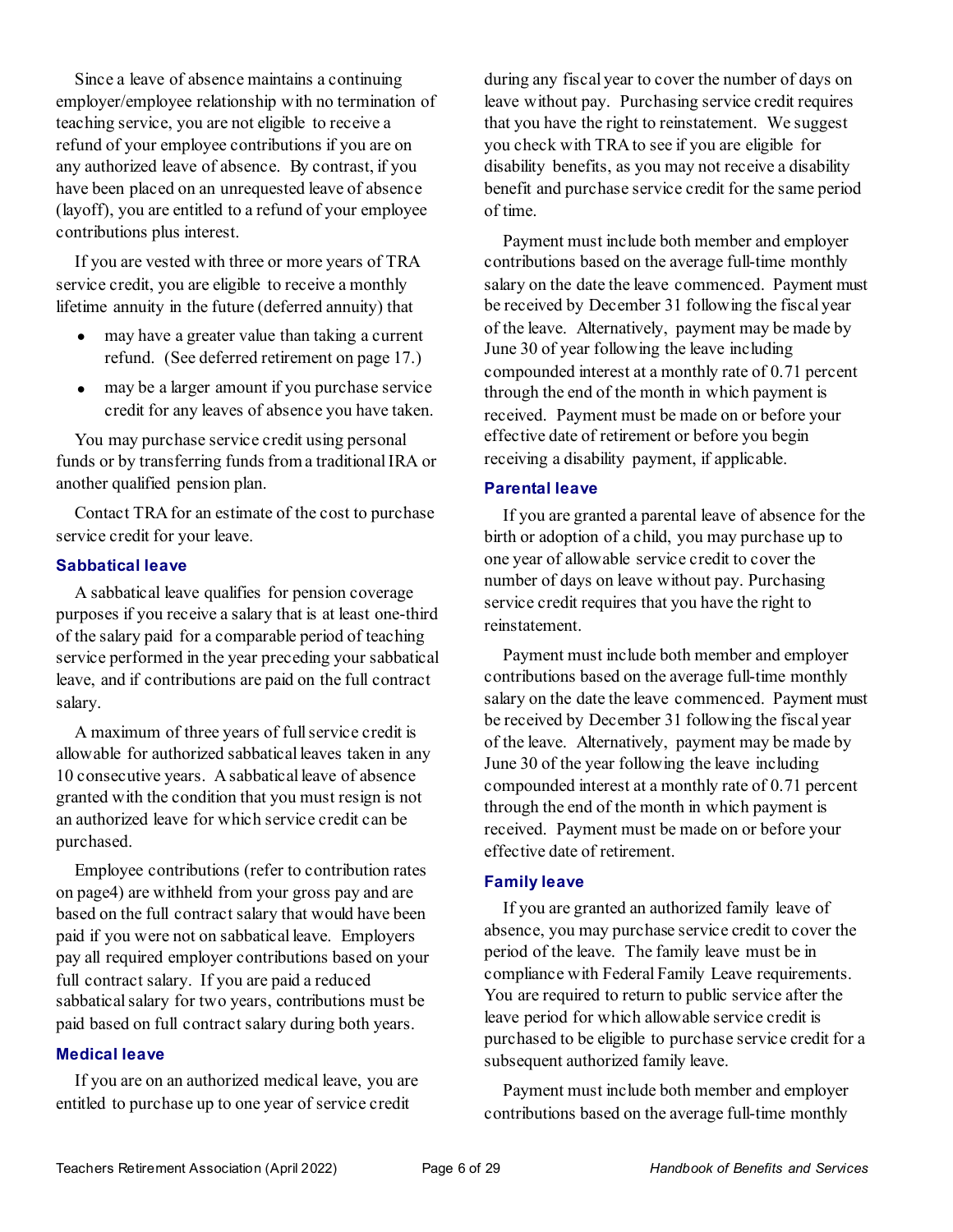salary on the date the leave commenced. Payment must be received by December 31 following the fiscal year of the leave. Alternatively, payment may be made by June 30 of the year following the leave including compounded interest at a monthly rate of 0.71 percent through the end of the month in which payment is received. Payment must be made on or before your effective date of retirement.

#### <span id="page-12-0"></span>**Extended leave**

This type of leave is an unpaid leave granted by an employer for an extended period of time, and is not available for chancellors or vice-chancellors. The leave must be granted for at least 3 years, but no more than 5 years.

An extended leave of absence without salary may be granted by an employer to a teacher who has at least 5 years of service with the employer that is granting the extended leave and 10 years of full-time teaching service in a Minnesota public elementary or secondary school, college or state university or at least 10 years of allowable service in one or more of Minnesota's two teacher retirement fund associations.

The right to full reinstatement both during and at the end of an extended leave is required unless the member is a superintendent. An extended leave granted with the condition that the member must resign is not a leave for which service credit can be purchased. Mutual consent between you and your employer is required. Since qualifications vary for purchasing extended leave for general teaching service, charter school teaching service, and school consolidation, it is important that you contact TRA to discuss your specific situation.

Payment for purchase of service credit must include both the member and employer contributions based on the salary received during the year immediately preceding the leave and the appropriate contribution rates in effect for each year of the extended leave. Your employer may pay any portion of the employer share of the contributions, but is not obligated to do so. Your employer may also agree to pay any portion of the member contributions. If your employer agrees to pay member contributions, a copy of that agreement must be submitted to TRA.

Payment must be received by June 30 of the fiscal year while on leave. Alternatively, payment may be made in the year following the leave of absence

consisting of the employer and employee contributions and including compounded interest at a monthly rate of 0.71 percent through the end of the month in which payment is received. A member on extended leave who fails to make payment for any given year may not make payment for subsequent years of the leave. Payment must be made on or before your effective date of retirement.

You may not accrue allowable service credit with any other Minnesota Public Retirement System during any year where you pay and receive allowable service credit for an extended leave of absence with TRA.

#### <span id="page-12-1"></span>**Legislative leave**

If you are granted a leave of absence to serve in the legislature, you may receive a full year of allowable service credit.

When you retire with the Teachers Retirement Association (TRA), your monthly benefit may be determined with a partial year of service credit for each school year that you were on legislative leave.

If you serve in the Minnesota Legislature, you may choose to participate in the Part-Time Teacher Program, as outlined unde[r Minnesota Statute 354.66.](https://www.revisor.mn.gov/statutes/?id=354.66) Legislators participating in this program may purchase any missing salary and service credit resulting from your legislative service. Your employer must submit a Part-Time Teacher Program agreement online at the TRA website as soon as possible after the election, but no later than March 1 of the school year for which contributions will be made. Employee contributions are based on your full-time equivalent salary and can be paid by payroll deduction or a lump sum payment. Payments may be paid with tax sheltered dollars and are due to TRA by June 30 of each year of participation. You and your employer should decide who is responsible for paying the employer contributions on the unearned portion of the salary and, if both are paying, what portion each will pay. If you wish to participate in the Part-Time Teacher Program, please contact your employer's Human Resources Department.

#### <span id="page-12-2"></span>**Military leave (and prior service)**

If you are granted a leave of absence to enter military service, you may purchase up to 5 years of service credit to cover the period of military service if either of the following sets of requirements are met.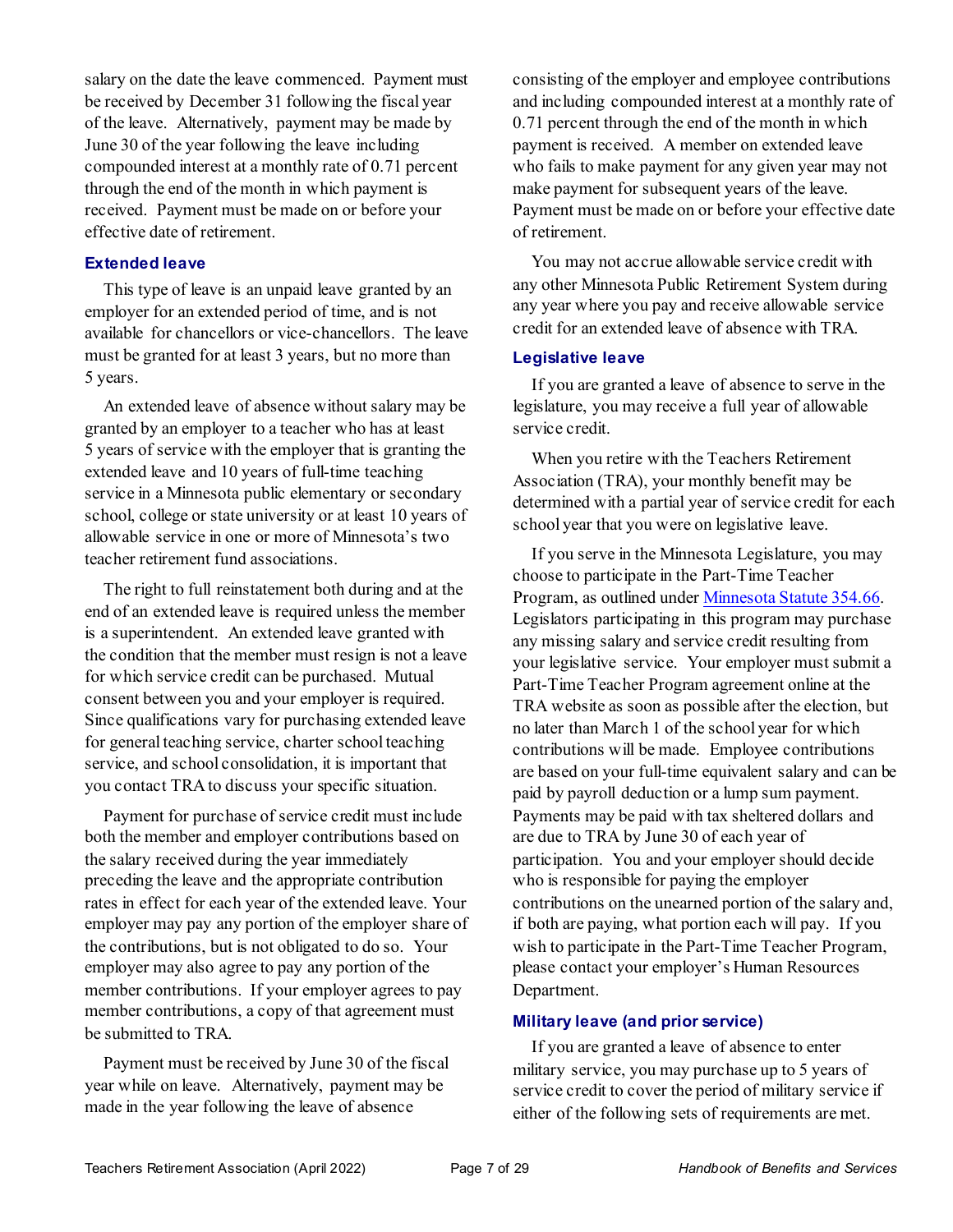You must, upon release from active duty: 1) return to teaching service within a reasonable length of time (depending on length of military service, but not more than 90 days after release); or 2) enroll full-time in an accredited educational institution within a reasonable length of time. The period of educational enrollment cannot exceed two years and you must resume teaching by the beginning of the next school year following completion of studies.

Payment must include both member and employer contributions based on the salary you would have received if you had continued to provide teaching service. If you pay the member contributions, the employer will be billed for the employer contributions, plus interest on member and employer contributions. Payment must be made during the period that begins with the date that you returned to teaching and which has a duration of three times the length of your military service period, not to exceed 5 years. If service was less than one year, payment may be made within one year from date of discharge.

If you are an active, vested TRA member who has been honorably discharged and have prior military service before becoming a teacher or have failed to obtain service credit for a military leave of absence during your teaching career, you are eligible to purchase service credit for the initial period of enlistment, induction or call to active duty.

The purchase is based on actuarial cost, which is determined by current salary, service credit, age and date you make the purchase. The cost is not related to when the service was performed or your salary at the time.

Payment for prior military service must be made before your effective date of retirement date. TRA statutory authorization to accept prior military service credit payment is outlined i[n Minnesota Statutes 354.543.](https://www.revisor.mn.gov/statutes/?id=354.543)

You purchase service using personal funds or by transferring funds from a traditional IRA or another qualified pension plan.

Contact TRA for an estimate of the cost to purchase service.

#### <span id="page-13-0"></span>**Other leave**

An "other" leave of absence may be granted by an employer for reasons other than sabbatical, medical,

parental, family, extended or military purposes. Although an authorized "other" leave of absence protects the employer/employee relationship and employment reinstatement privileges, state statute does not provide for the purchase of retirement service credit for the period of an "other" leave. Only sabbatical, medical, parental, family, extended or military leaves are eligible for retirement service credit.

If your leave of absence is for only part of the school year, you will receive service credit for the part of the year that you actually performed teaching service.

In order to help with the accuracy of your future benefit calculations, your employer is still required to certify your "other" leave to us online at the time the leave is granted. Your employer is required to provide a reason for the "other" leave. This will assist in verifying whether your leave provides for the purchase of retirement service credit.

#### <span id="page-13-1"></span>**Part-time teacher program**

Interested in downshifting into retirement? TRA's part-time teacher program assists members transitioning into retirement by allowing them to go from full-time to part-time employment.

Under the program, participating members continue to make regular TRA contributions based on their earned part-time salary and are eligible to make additional contributions based on the difference between their part-time and full-time equivalent contract salaries. This helps preserve the member's High-5 average salary.

If you are interested in participating, you must satisfy certain requirements in order to be eligible for participation.

**Please note**: Only members who were employed full-time during the school year prior to initial participation in the program will be eligible to participate.

If you work in a K-12 public school, you must meet these criteria:

• You have at least three years of allowable service.

• You worked full-time the school year prior to initial participation.

• Your earned part-time salary must be at least 30 percent, but not more than 80 percent, of the compensation established by the school board for a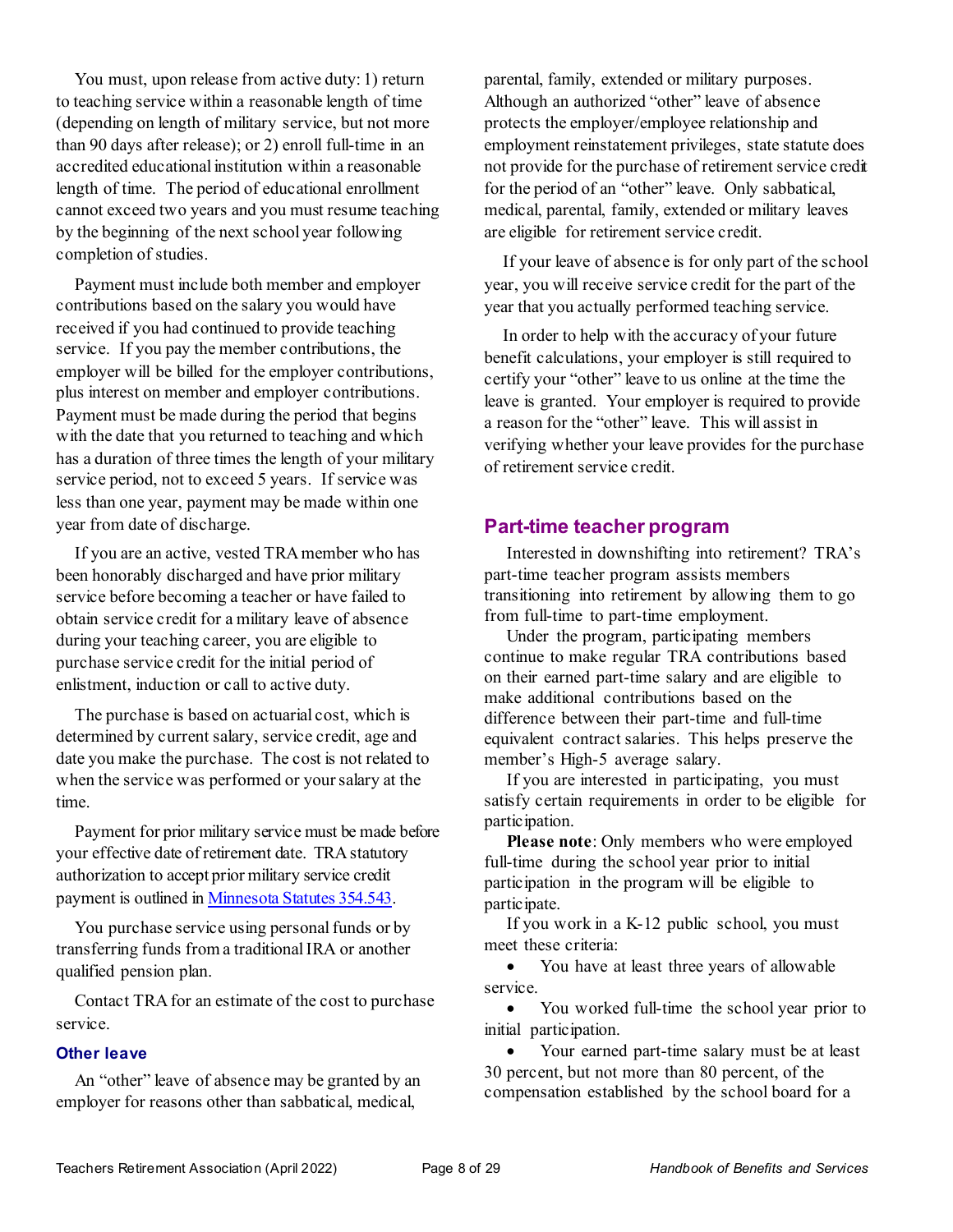full-time teacher with identical education and experience at that school.

• You are not a superintendent.

Your participation in the program is based on a full fiscal year and your employment pattern during the most recent fiscal year. If you retire or terminate employment before the end of the fiscal year, your participation in the program will be cancelled.

If you work in the Minnesota State Colleges and Universities system, you must meet these criteria:

• You have at least three years of allowable service.

• You worked full-time the school year prior to initial participation.

• If you participate for the full school year, your earned part-time salary must be at least 30 percent, but not more than 80 percent, of the compensation established by the Minnesota State board for a full-time teacher with identical education and experience at that school.

• If you only participate for the first semester and retire immediately afterwards, your earned parttime salary must be at least 15 percent, but not more than 40 percent, of the compensation established by the board for a full-time teacher with identical education and experience at that school.

• You are not a chancellor, deputy chancellor, or vice-chancellor.

For both K-12 public school and Minnesota State members, you must establish an agreement with your employer on your participation prior to Oct. 1 of the school year in which you will be participating. This agreement must be renewed and submitted to TRA by Oct. 1 each school year you wish to participate. Eligible members may participate for a total of 10 years.

Once TRA receives the agreement and confirms your eligibility, you are responsible for paying all member contributions, which includes the contributions on both the earned part-time salary and the purchasable salary amount for the difference between your part-time and full-time equivalent contract salaries. You are also responsible for paying the employer share of the of the purchasable salary amount, unless your employer has agreed to pay the additional contributions.

If your employer does not agree to pay the additional employer contributions, you are responsible for paying those amounts. Those additional amounts can be paid through payroll or TRA can bill you directly.

Your participation in the program will be cancelled and any additional contributions will be refunded if:

• You are earning service with another Minnesota public pension fund for the same period of time, other than members who are serving as legislators or volunteer firefighters.

• You are employed by two school districts and earning service from both positions for the same period of time.

Questions? Contact your human resources office for information about enrollment in the program.

For other questions, call us at 651.296.2409 or 800.657.3669.

#### <span id="page-14-0"></span>**Disability benefits**

If you should become disabled after at least three years of allowable teaching service, you would be eligible to apply for disability benefits through TRA. Application for disability benefits must be made within 18 months following termination of teaching service due to your disabling condition.

To meet these service credit requirements, you may have a combination of service between any of the various Minnesota public pension funds that are covered by the combined service annuity laws. The public pension fund with which you have the most recent service credit will request the necessary medical reports.

To be eligible for a disability benefit, you must be actively teaching or on an official leave of absence at the time your disability occurs. The disability must be the primary reason for your termination of teaching service, as certified by your employer.

Before submitting a disability application, you should consult with your personal physician, chiropractor or psychologist to conduct an examination and complete an evaluation of whether you are totally and permanently disabled under TRA law. Total and permanent disability is defined as the inability to engage in any substantial gainful activity by reason of any medically determinable physical or mental impairment that can be expected to be of long, continued and indefinite duration. An indefinite duration is a period of at least one year.

If you are placed on a medical leave of absence without pay, you may still be eligible for disability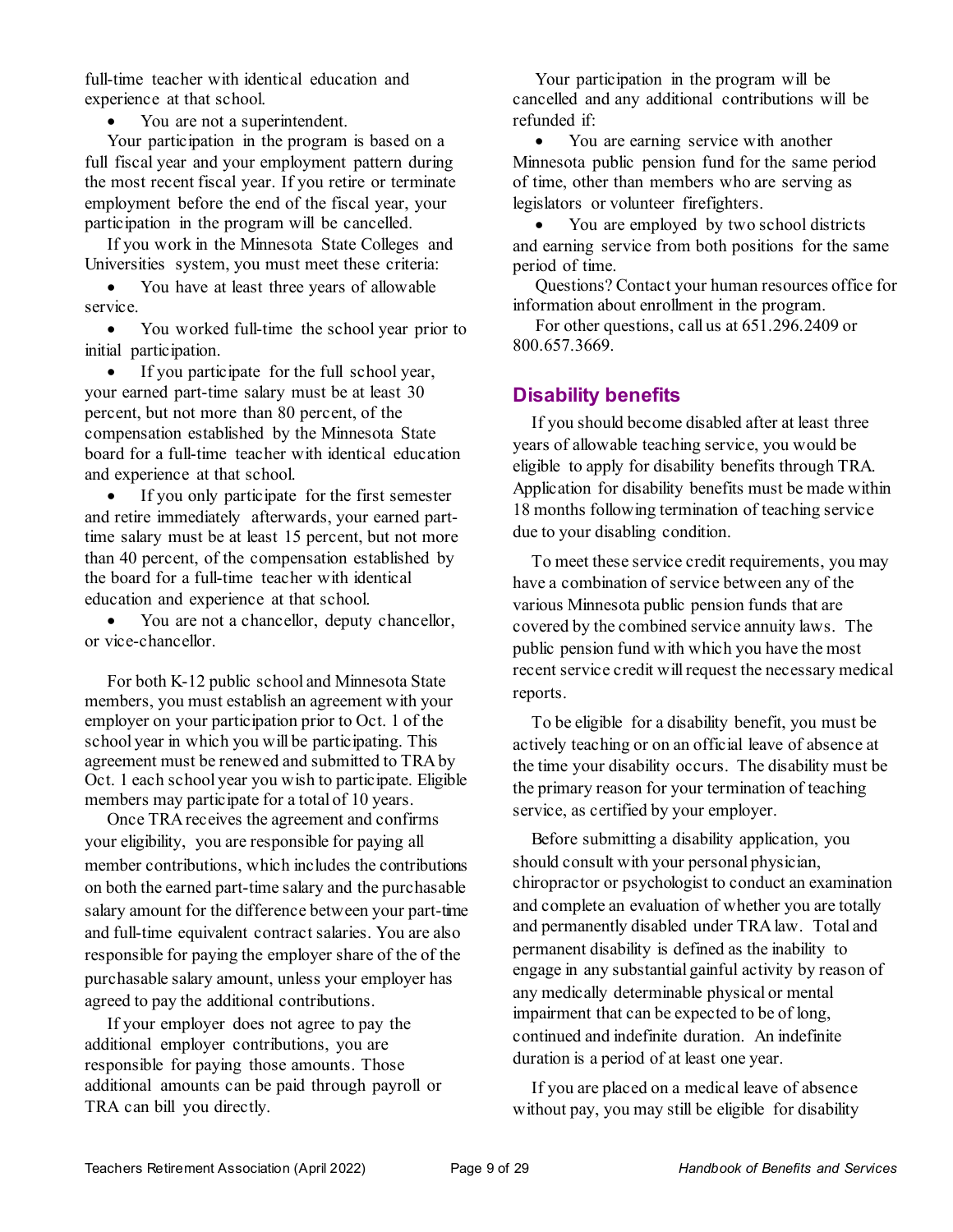benefits. In fact, members frequently remain on a medical leave of absence without pay while receiving disability benefits. This is often done so that you can continue to be covered by the group hospitalization program of your local school district.

Disability benefits begin to accrue the day following the first day of your disability, or following the last day for which salary is paid, whichever is later. The benefit cannot begin to accrue more than six months before the date your application for disability is filed with TRA.

Your disability benefit is determined by using the same benefit formula applicable to retirement, without any actuarial reduction. In addition to disability benefits paid by TRA, you may also be eligible for Social Security disability benefits.

If you are receiving TRA disability benefits, you automatically assume retirement status at normal retirement age or at the 5-year anniversary of your effective date of disability, whichever is later. At that time, you have the right to elect a lifetime annuity approximately equal to your disability benefit or an optional annuity plan with provisions for payment to your beneficiaries. Optional annuities may be chosen at the time of your application for disability to provide survivor coverage for your designated beneficiaries. The annuity plan listings start on page [17.](#page-22-3)

If you are receiving disability benefits and do not choose an optional annuity for your disability benefit, all of the provisions listed under "survivor benefits" on page [13](#page-18-2) apply to you.

Disability benefits paid will be deducted from the amount of any refund subsequently paid to you if you terminate service, or to a refund paid to your beneficiary.

#### <span id="page-15-0"></span>**Survivor benefits**

Certain benefits are available to your survivor(s) if you die before officially retiring with the pension plan. Survivor benefits may also be available from the Social Security Administration. Beneficiary designation options vary for married members and single members.

#### <span id="page-15-1"></span>**Lump sum death benefit**

This is the only option for members who are not vested.

A lump-sum death benefit equal to your accumulated deductions, plus interest to the date of death, is payable to your spouse, designated beneficiary or estate,

whichever is applicable. Interest is compounded annually at 3 percent. Contributions made by your employer are not included in this benefit. You may designate as your beneficiary any person(s), trust, or organization(s).

#### <span id="page-15-2"></span>**Single members**

- If you do not have a surviving spouse at the time of your death, survivor benefits will *automatically* be paid for a period certain to all of your dependent children under the age of 20, *unless* you choose the lifetime monthly benefit option explained in the next paragraph. These payments are made from the date of your death to the date each dependent child attains age 20 if the child is under age 15 on the date of your death. If your dependent child is 15 years or older on the date of your death, payments will be made for five years. Payments for children under the age of 18 are usually made to a legal guardian. A dependent child is a biological or adopted child who is under 20 years of age and who is dependent on you for more than one-half of his or her financial support. This definition also includes a child of yours who is conceived during your lifetime and born after your death.
- You may designate payment of lifetime monthly benefits for *either* a former spouse(s), **or** dependent and non-dependent, biological or adopted child(ren), *instead* of the above described surviving dependent child(ren) benefits being paid.
- If you do not have a former spouse or dependent child(ren) at the time of your death, either your designated beneficiary or estate, whichever is applicable, is entitled to a lump-sum death benefit equal to your accumulated deductions plus interest to the date of death. Interest is compounded annually at 3 percent. Contributions made by your employer are not included in this benefit. You may designate as your beneficiary any person(s), trust, or organization(s).

To designate a beneficiary, complete the *Pre-Retirement Death Benefits for Single Members*form, TRA-2001.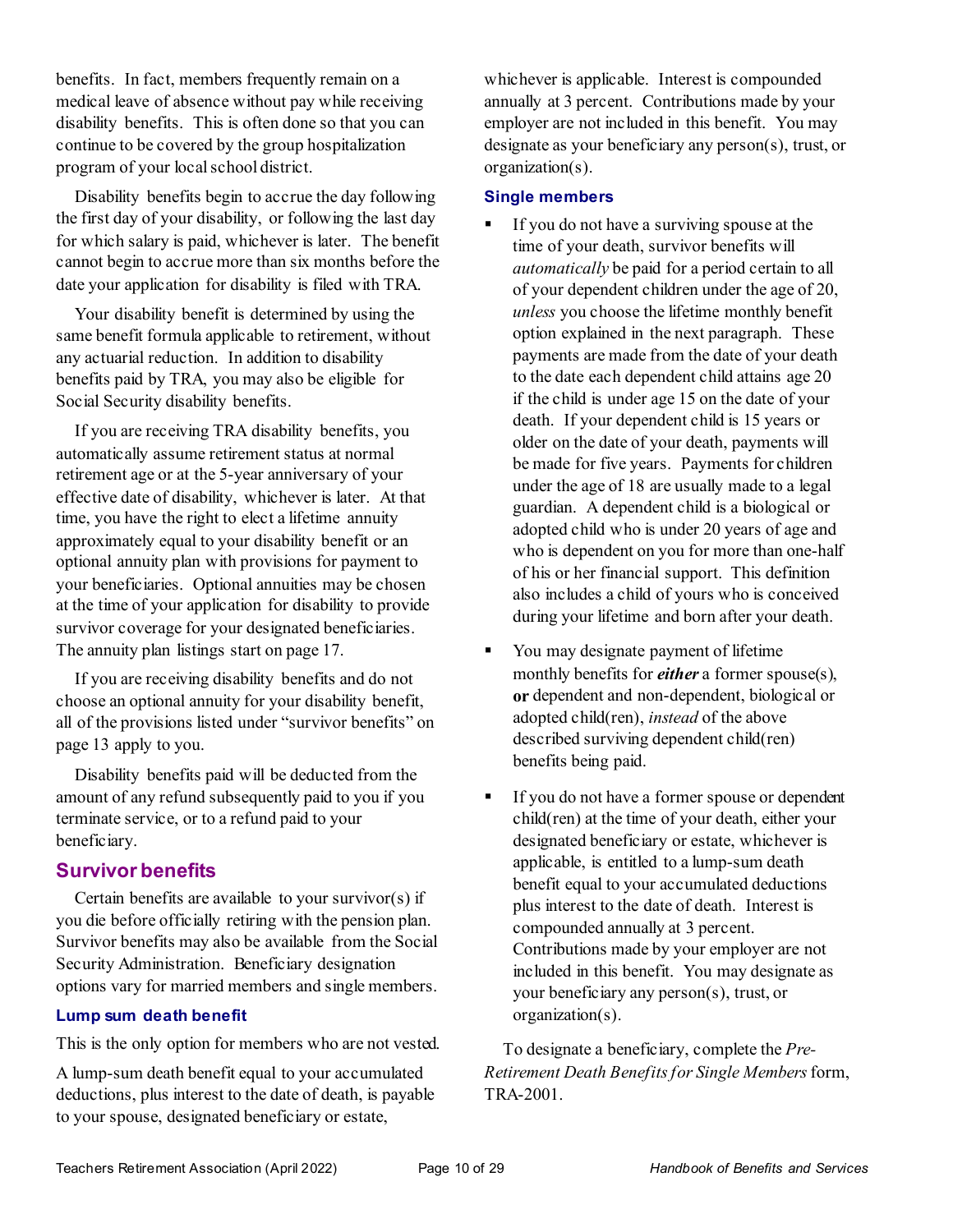#### <span id="page-16-0"></span>**Married members**

A surviving spouse has precedence over any designated beneficiary. TRA law defines surviving spouse to mean the person to whom the member was legally married at the time of the member's death.

#### Vested

- Your surviving spouse may elect to receive a lifetime annuity in lieu of a lump-sum benefit. The lifetime annuity is payable on a monthly basis for the lifetime of your spouse. Payments terminate upon the death of your spouse with no benefits remaining for other beneficiaries.
- Instead of a lifetime annuity, your spouse may elect to receive actuarially equivalent payments for a term certain annuity of five, 10, 15 or 20 years. The amount of the annuity is based upon a formula, your age at the time of your death and the age of your spouse when benefits begin to accrue, although monthly benefit payments cannot exceed 75 percent of your average highfive monthly salary. Your employee contributions plus interest and contributions made on your behalf by your employer are used to provide the annuity.
- You and your spouse may *jointly* make a specification to waive your spouse's benefits so that designated beneficiary(ies) will receive a lifetime survivor annuity benefit. The designated beneficiary may be *either*the member's former spouse(s) *or* the member's biological or adopted child(ren). Under a joint specification, a designated beneficiary cannot elect a term certain annuity of five, 10, 15 or 20 years. If a joint specification is not on file, the annuity is payable only to the surviving spouse.

#### Non-vested or vested

 You and your spouse may *jointly* make a specification to waive your spouse's benefits so that any person, trust or organization will receive a lump-sum death benefit equal to your accumulated deductions plus interest to the date of death.

To designate a beneficiary, complete the *Pre-Retirement Death Benefits for Married Members*form, TRA-2002.

#### <span id="page-16-1"></span>**Supplemental needs trust**

You may name a supplemental needs trust for a lifetime survivor annuity benefit. A supplemental needs trust permits the transferring of assets, *upon death*, to a disabled child, spouse, or former spouse without eliminating the disabled person from eligibility for federal and state assistance programs. A copy of the trust must be filed with TRA along with documentation of the trust's funding.

#### <span id="page-16-2"></span>**Change in status**

If your marital status changes (i.e., single, divorced, widowed, married), a previous designation that you made may become invalid. Please remember to keep your beneficiary designation current at all times during your career. If you are unsure who you have designated as your beneficiary, call or write to TRA; be sure to include your TRA number as an account identifier, along with your telephone number.

Beneficiary forms are available online by accessing your TRA member account, or by contacting TRA Member Services.

#### <span id="page-16-3"></span>**Refund of contributions**

If you leave teaching, you may opt for a refund. The refund consists of all your employee contributions plus interest, compounded annually. Partial refunds are not permitted. Your employer's matching contributions remain with TRA and are not included in the refund.

By taking a refund, you forfeit all service credit and future TRA benefits. Prior to taking a refund, consult with TRA to better understand your options. If you are vested, be sure to request estimates for a deferred annuity in order to make an informed decision.

#### **How to apply**

Application for a refund may only be made 30 days after termination of service. Apply online by logging into [MyTRA](https://connect.minnesotatra.org/Core/Account/LogOn?ReturnUrl=%2f) or call to request a refund application. Please note, you are not eligible for a refund if you are teaching summer school, substitute teaching, on leave, or have signed a contract for the next school year with a TRA-covered employer.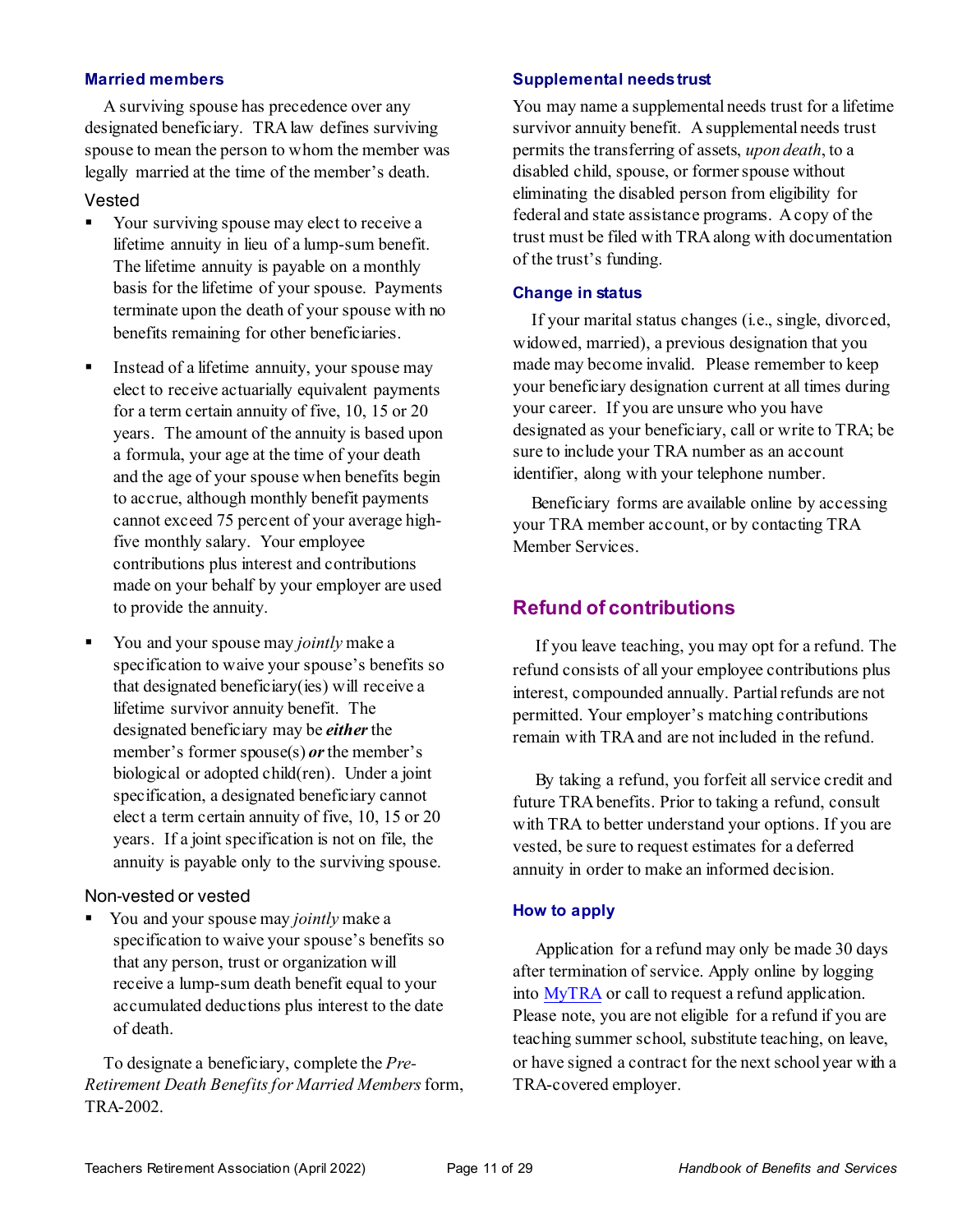#### **Taxation of refunds**

Please review the detailed tax information enclosed with your refund application to better understand the tax implications of taking a refund.

If you decide to have your refund paid directly to you, TRA is required by federal law to withhold 20 percent of the tax-deferred portion of your refund for federal income tax. In addition, if you are under the age of 59 ½, you will be subject to a 10 percent additional federal income tax on early distributions, unless an exception applies. TRA does not automatically withhold state tax from your refund. However, you have the option to elect Minnesota tax withholding of 6.25 percent.

Your refund will not be subject to federal and state taxes if you choose to rollover the funds to a traditional IRA or an eligible employer plan.

For further details about the potential tax implications, contact the [IRS,](http://www.irs.gov/) the [Minnesota](https://www.revenue.state.mn.us/)  [Department of Revenue](https://www.revenue.state.mn.us/) or your personal tax adviser.

#### **Repayment of refunds**

To repay a refund, you must return to work and accumulate two years of allowable service credit with TRA or another Minnesota public pension fund. Repaying a refund restores the forfeited service credit. If you wish to repay a refund, all refunds previously taken must be fully repaid in a single, lump sum payment, which includes interest at the applicable rate, compounded annually. Partial refund repayments are not permitted and all repayments must be paid prior to your effective date of retirement. Contact TRA for an estimate of the cost to repay your refund.

You may repay a refund with personal funds or through a direct rollover of funds from a traditional IRA or a qualified tax-deferred employer plan under the Internal Revenue Code such as a 401(k), 403(b), governmental 457(b), profit-sharing, defined-benefit, stock bonus, or money purchase plan. Roth IRA rollovers are not permitted.

#### <span id="page-17-0"></span>**Marriage dissolution**

If you and your spouse divorce, your pension may become part of the property settlement in your marriage dissolution.

The 1987 Minnesota Legislature enacted a law that provides for the division of pension benefits as a settlement of property in a marriage dissolution. The law allows for the division of pension benefit rights only if liquid or readily liquidated marital property is not sufficient to offset the value of future pension benefits.

Since TRA is a government pension plan, your account must be divided under the terms of state law rather than the federal law known as ERISA (the 1974 [Employee Retirement Income Security Act\)](http://www.dol.gov/dol/topic/health-plans/erisa.htm). A certified copy of your entire marriage dissolution decree must be filed with our office upon its execution.

State law allows the division of public pension benefits if the benefits to a former spouse:

- 1. are payable only to the extent of the amount of the public pension benefit payable under the terms of the plan,
- 2. are not payable for a period that exceeds the time that benefits are payable to the plan recipient,
- 3. are not payable in a lump-sum amount from public pension plan assets,
- 4. if the former spouse to whom the payments are to be made dies before the end of the specified payment period and all payments have not been made, payments shall be made according to the terms of a beneficiary form completed by the former spouse or, if no beneficiary form, to the estate of the former spouse or as otherwise ordered by a court of competent jurisdiction
- 5. do not begin until the member submits a valid application for a public pension plan benefit and the benefit becomes payable.

We prefer that the division of marital property be drafted according to ou[r sample language](https://minnesotatra.org/resources/divorce/) available on our website.

If you divorce after retirement, an optional joint annuitant (OJA) designation may be rescinded, if court ordered.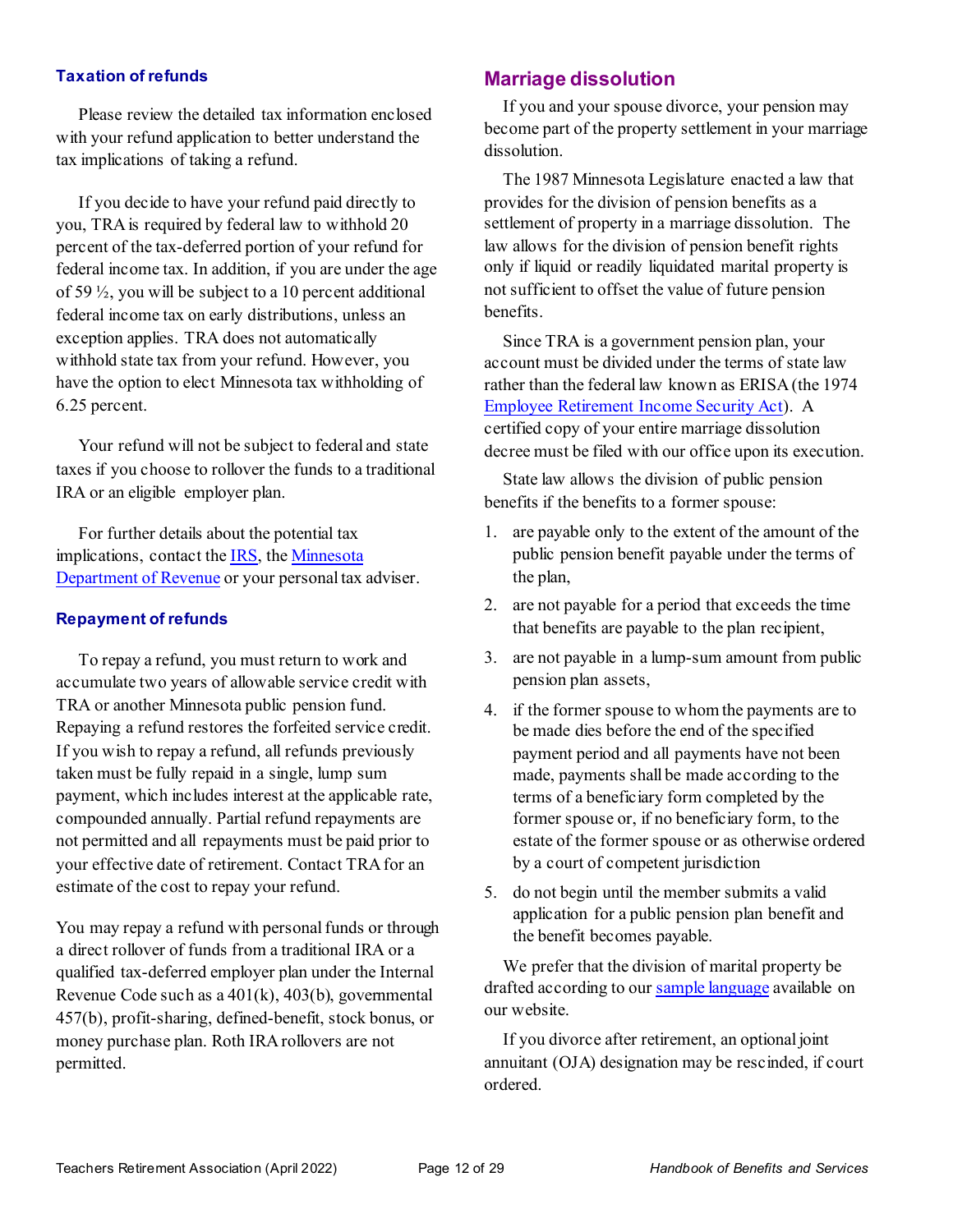Members should seek private legal counsel to represent their position since TRA staff members cannot provide legal advice concerning marriage dissolutions.

#### <span id="page-18-0"></span>**Access to data**

We are authorized to release private or confidential data on members to the court, the parties to a marriage dissolution, their attorneys, and a court-appointed actuary without your consent, but only if the retirement plan administrator has received a copy of the legal petition showing that an action for marriage dissolution has commenced and a copy of the affidavit of service showing that the petition has been served on the responding party to the action.

The data that TRA must provide to the court, both parties involved in a marriage dissolution, their attorneys, and a court-appointed actuary is:

- your accrued years of service credit,
- **•** credited salary for the most current five-year period,
- a summary of the benefit plan, and
- **a** any other information relevant to the calculation of the present value of your benefits.

You may, however, provide us with a signed statement authorizing the release of private or confidential data to the concerned parties. In this instance, the petition and affidavit of service do not have to be filed with the plan administrator.

#### <span id="page-18-1"></span>**Dividing TRA benefits guide**

For members and spouses involved in a marriage dissolution, we have published a booklet entitled *[Marriage Dissolution: Dividing TRA Benefits](https://minnesotatra.org/resources/divorce/).* This guide offers the parties involved and their attorneys a better understanding of how TRA pension benefits may be divided as a settlement of property.

<span id="page-18-2"></span>The guide includes a suggested method for the division of property, a summary of the options available to plan participants, and a summary of the effects these options have on the division of benefits. A copy of this booklet can be accessed online, picked up at our office, or mailed to you upon request.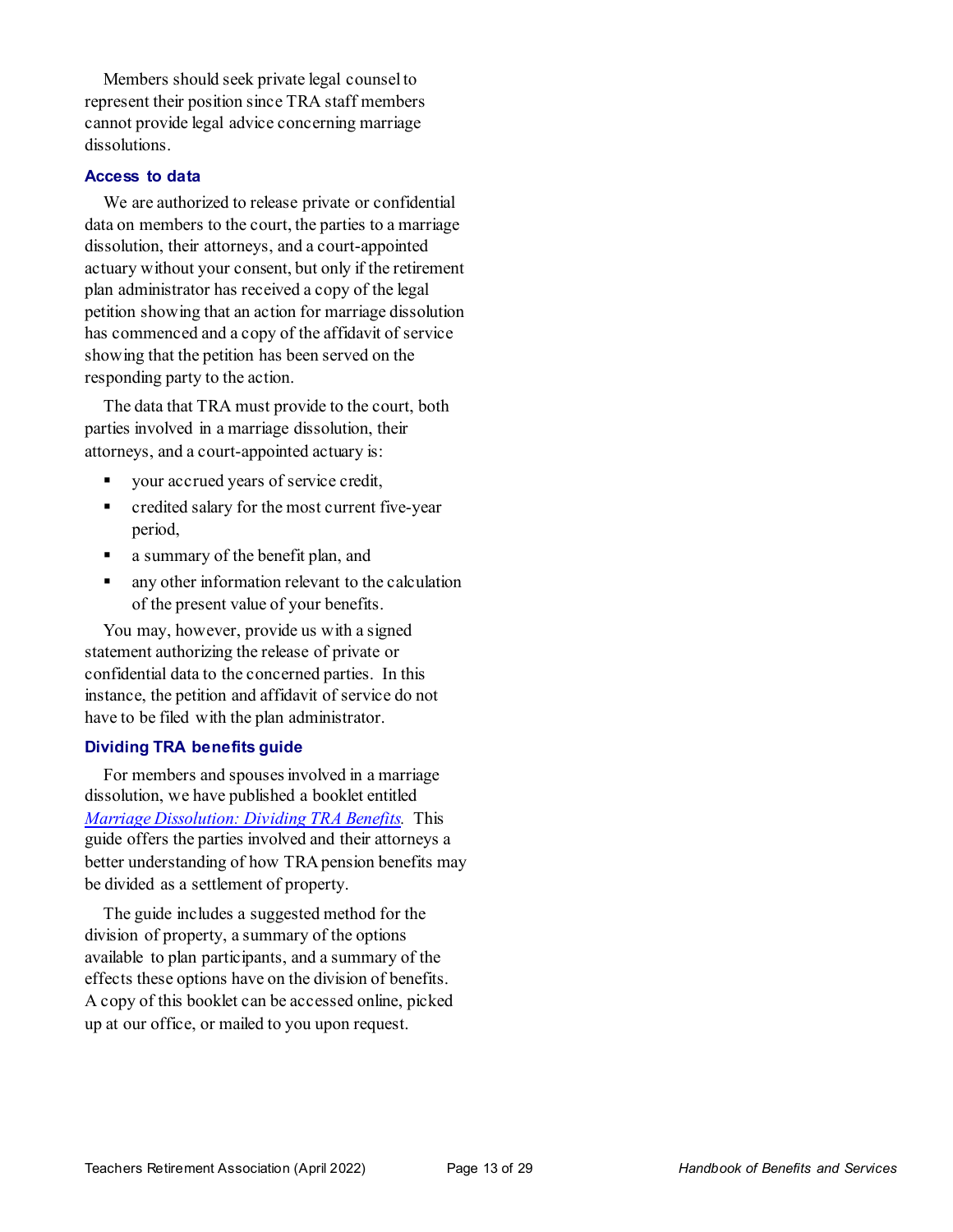## <span id="page-19-0"></span>Nearing retirement

Retirement is an event that most of us look forward to during our working careers. Since a financially secure and fulfilling retirement takes planning, we suggest the following time table:

| Age 55<br>(approximately<br>10 years from<br>retirement) | Familiarize yourself with your<br>retirement benefits by watching our<br>videos:<br>"Combined Service Annuity"<br>"Choosing a Plan that is Right for You"<br>Generate estimates of your retirement<br>benefits with the online calculator.                                             |
|----------------------------------------------------------|----------------------------------------------------------------------------------------------------------------------------------------------------------------------------------------------------------------------------------------------------------------------------------------|
| Age 60<br>(approximately<br>6 years from<br>retirement)  | Familiarize yourself with decisions you<br>must make before retiring:<br>Watch the video, "Completing your<br>Retirement Application."<br>Attenda group presentation of<br>"Planning for Retirement."<br>Generate estimates of your retirement<br>benefits with the online calculator. |
| Age $65$<br>(approx. 1 to 2<br>years from<br>retirement) | Schedule an appointment with a<br>counselor for a one-on-one discussion of<br>your options.                                                                                                                                                                                            |

#### <span id="page-19-1"></span>**Combined service annuity**

If you have at least one-half year of allowable service credit with one or more of the Minnesota public pension funds listed below, you may be eligible to apply for a combined service annuity upon retirement.

Allowable service earned in any fund listed below may be used with TRA allowable service to qualify for combined service:

- St. [Paul Teachers Retirement Fund Association](http://www.sptrfa.org/) (SPTRFA)
- [Minnesota State Retirement System](http://www.msrs.state.mn.us/) (MSRS)
- [Public Employees Retirement Association](http://www.mnpera.org/) (PERA)

If your combined service meets your vesting requirement of three, five or 10 years, you may elect to receive a combined service annuity from each system in which you have at least one-half year of allowable service. Your application for a combined service annuity must be made to each retirement system and the effective dates of retirement must be within a oneyear period. If you are newly hired on or after July 1,

2010 and covered by PERA or MSRS, the vesting requirement is five years. The definition of "newly hired" varies among these funds and will be verified before determining combined service eligibility.

#### <span id="page-19-2"></span>**Retirement eligibility**

If you are age 55 or older and vested in our retirement system, you are eligible to apply for a retirement benefit. Refer to page [4](#page-9-3) to review the definition of vesting.

If you were first employed before July 1, 1989 (see Tier I explanation), and have at least 30 years of allowable service credit, you may retire regardless of your age.

#### <span id="page-19-4"></span>**Members First Hired Prior to July 1, 1989**

Normal Retirement Age (NRA) for TRA members first hired prior to July 1, 1989 (Tier I) is age 65 with less than 30 years of allowable service, and age 62 with 30 years or more of allowable service.

#### **Members First Hired July 1, 1989 or after**

For TRA members first hired July 1, 1989, or after, the TRA normal retirement age is the retirement age for full Social Security benefits, but not to exceed age 66. The following table illustrates the differences between Social Security and TRA Normal Retirement Age for members first employed on or after July 1, 1989.

| <b>Year of Birth</b> | <b>SSA</b><br>Full<br><b>Retirement Age</b> | <b>TRA</b><br><b>Normal</b><br><b>Retirement Age</b> |
|----------------------|---------------------------------------------|------------------------------------------------------|
| 1943-1954            | 66 yrs                                      | 66 yrs                                               |
| 1955                 | 66 yrs, 2 mos                               | 66 yrs                                               |
| 1956                 | 66 yrs, 4 mos                               | 66 yrs                                               |
| 1957                 | 66 yrs, 6 mos                               | 66 yrs                                               |
| 1958                 | 66 yrs, 8 mos                               | 66 yrs                                               |
| 1959                 | 66 yrs, 10 mos                              | 66 yrs                                               |
| 1960 and later       | 67 vrs                                      | 66 yrs                                               |

#### <span id="page-19-3"></span>**Counseling services**

A secure retirement requires planning, saving, prudent investing and wise financial management. TRA can help you achieve a smooth and informed transition into retirement. We offer informational group workshops in several locations throughout the state.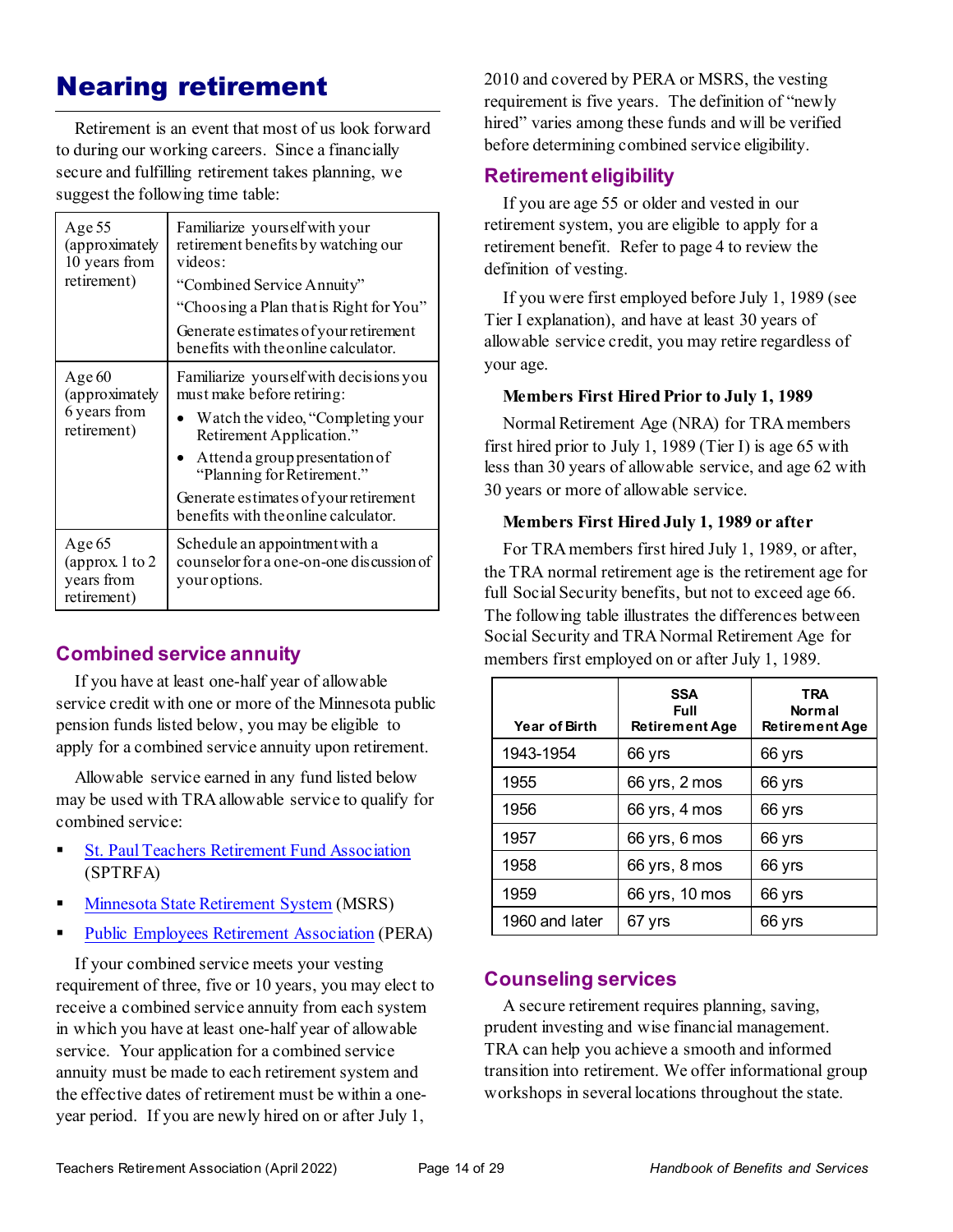The "Planning for Retirement" webinar is offered virtually and a recorded version is available on our website. This presentation helps you navigate the retirement process with TRA and answer any questions you may have. You will find available presentation dates in our TRIB newsletter and online. You may register by calling or logging in to your MyTRA online account.

In this webinar, you will be given a personalized, detailed estimate of your projected monthly retirement benefit, an explanation of how your benefit is calculated and details on each of the six available annuity plan options.

Other topics covered include: retirement eligibility and the application process, necessary forms, pension acceleration, direct deposit, and benefit taxability.

If you are planning to retire, you may want to explore your options with the help of one of our retirement counselors in a confidential, individual counseling session. Counselors provide personal benefit projections for all six life plans as well as accelerated retirement options.

You may reserve your spot for a group workshop or an individual counseling session by logging in to your MyTRA member account. You may also contact TRA by calling 800.657.3669 and pressing "1" to connect with our appointment desk.

TRA counselors want to be prepared with your personalized estimates, so when you make a reservation, please be ready with your current year salary, amount of service credit with another Minnesota public retirement system, anticipated retirement date, and the date of birth of your spouse (if applicable).

Once your appointment has been scheduled, a confirmation letter will be mailed to your home address.

#### <span id="page-20-0"></span>**Proportionate annuity**

A proportionate annuity is available if you are normal retirement age (NRA) or older and will not continue to teach to meet the three-year vesting requirement. If you have at least one year of allowable service and terminate TRA-covered employment during the academic year (i.e., September 1 through August 31) that you reach normal retirement age or later, you may apply for a proportionate annuity. The

proportionate annuity is calculated under the law in effect when you terminate your service and is based on your average salary and allowable service credit. Contact TRA to request an estimate of the proportionate annuity benefits available to you.

#### <span id="page-20-1"></span>**Tier I and Tier II benefit calculations**

#### <span id="page-20-2"></span>**Tier I (employed** *before* **July 1, 1989)**

If you were first employed *before* July 1, 1989, your retirement benefit will be calculated under *both* the Tier I and Tier II service credit formulas. No election is necessary. At retirement, you automatically receive the greater of these two benefits.

The Tier I formula provision for service credit is:

| 1st ten years             | 1.2 percent per year |
|---------------------------|----------------------|
| up to June 30, 2006       |                      |
| 1 <sup>st</sup> ten years | 1.4 percent per year |
| after June 30, 2006       |                      |
| Years 11 and beyond       | 1.7 percent per year |
| up to June 30, $2006$     |                      |
| Years 11 and beyond       | 1.9 percent per year |
| after June 30, 2006       |                      |

For former Duluth Teachers Retirement Fund Association (DTRFA) members the formula provision for service credit is:

| 1st ten years<br>up to June 30, $2013$       | 1.2 percent per year |
|----------------------------------------------|----------------------|
| 1st ten years<br>after June $30, 2013$       | 1.4 percent per year |
| Years 11 and beyond<br>$up$ to June 30, 2013 | 1.7 percent per year |
| Years 11 and beyond<br>after June $30, 2013$ | 1.9 percent per year |

Under the Tier I provision:

- 1. **Normal retirement age** is 65 with less than 30 years of allowable service and age 62 with 30 or more years of allowable service.
- 2. If you **retire early**, a 3 percent per year reduction factor will be applied for each year under normal retirement age.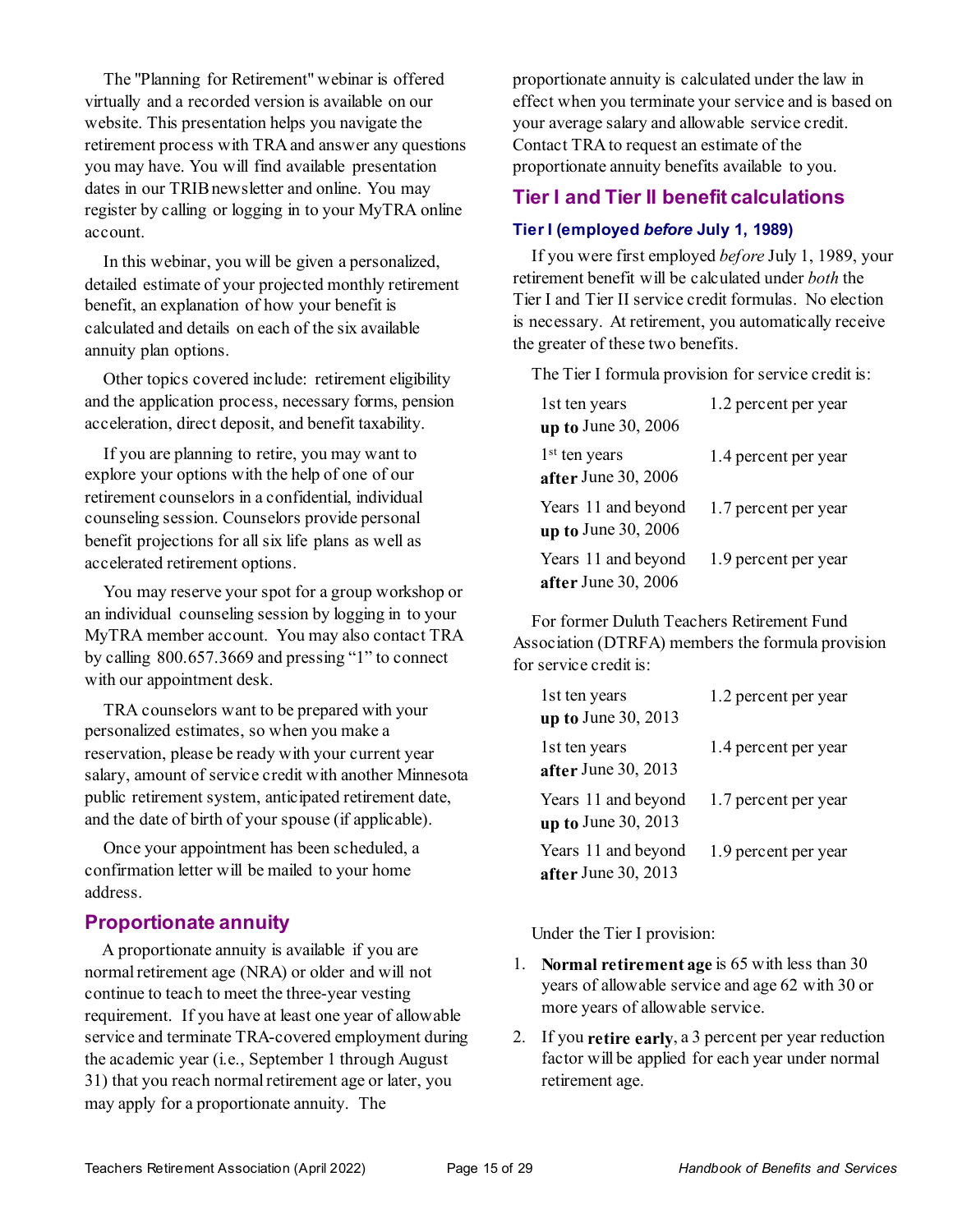3. **Rule of 90**: If your age plus allowable service equals 90 or more, you are eligible for early retirement under the Rule of 90 provision and will receive full benefits without any actuarial reduction.

#### <span id="page-21-0"></span>**Tier II (employed** *after* **June 30, 1989)**

If you were first employed *after* June 30, 1989, your retirement benefit will be calculated under the Tier II service credit formula provision only.

| Years up to<br>June 30, 2006 | 1.7 percent per year |
|------------------------------|----------------------|
| Years after<br>June 30, 2006 | 1.9 percent per year |

The service credit formula provision for former Duluth Teachers Retirement Fund Association (DTRFA) members is:

| Years up to<br>June 30, 2013 | 1.7 percent per year |
|------------------------------|----------------------|
| Years after<br>June 30, 2013 | 1.9 percent per year |

Under the Tier II provision:

- 1. **Normal retirement age** is the retirement age for full Social Security retirement benefits, but not to exceed age 66.
- 2. If you **retire early**, a reduction will be applied for each year under normal retirement age.
- 3. Rule of 90 is not available under the Tier II formula.

#### <span id="page-21-1"></span>**High-five formula**

When you apply for retirement benefits, your annuity is calculated based on a formula that is a percentage of your highest five successive years of TRA formula service credit and the salary associated with that service credit. For members who did not receive a full year of service credit during any portion of time during those five years, TRA will use service credit from previous years to reach a total of five years. If only a partial year of service credit is needed from the earliest year, the appropriate percentage will be used and an equivalent percentage of the salary associated with that portion of service.

One year of *formula* service credit is a full year of teaching service during which the maximum deductions are withheld. Formula service credit is measured each fiscal year (July  $1 -$  June 30). You may not earn more than one year of formula service credit in a fiscal year. In years where you did not perform a full year of teaching service or did not pay the maximum deductions as prescribed by TRA law, the service credit is prorated.

#### <span id="page-21-2"></span>**Calculating a retirement benefit**

Your benefit at retirement age is a calculated percentage of your salary. It's a lifetime benefit that grows the longer you work and the more you make.

For our average retiree, their TRA benefit replaces 40 percent to 45 percent of their pre-retirement salary.



Note: If you retire before your normal retirement age, there may be a reduction in your benefit.

Our retirement counselors will provide you with estimates and assist you with filling out the necessary forms. It is your responsibility, not that of your employer, to complete the retirement application and file it with our office. You may submit your application for retirement by logging in to your TRA online account, or by mailing or delivering your completed Retirement Annuity Application to TRA.

If we do not acknowledge receiving your application for retirement within four weeks, call us at 800.657.3669 or 651.296.2409.

#### <span id="page-21-3"></span>**Last day of employment**

Your application for retirement may not be filed sooner than 180 days before your last day of employment.

Termination of teaching service means your withdrawal from active teaching by resignation or by the termination of your teaching contract by your employer. This is your last day of employment.

#### <span id="page-21-4"></span>**Date of retirement**

Your effective date of retirement is the latest of:

1) the day following your last day of employment, or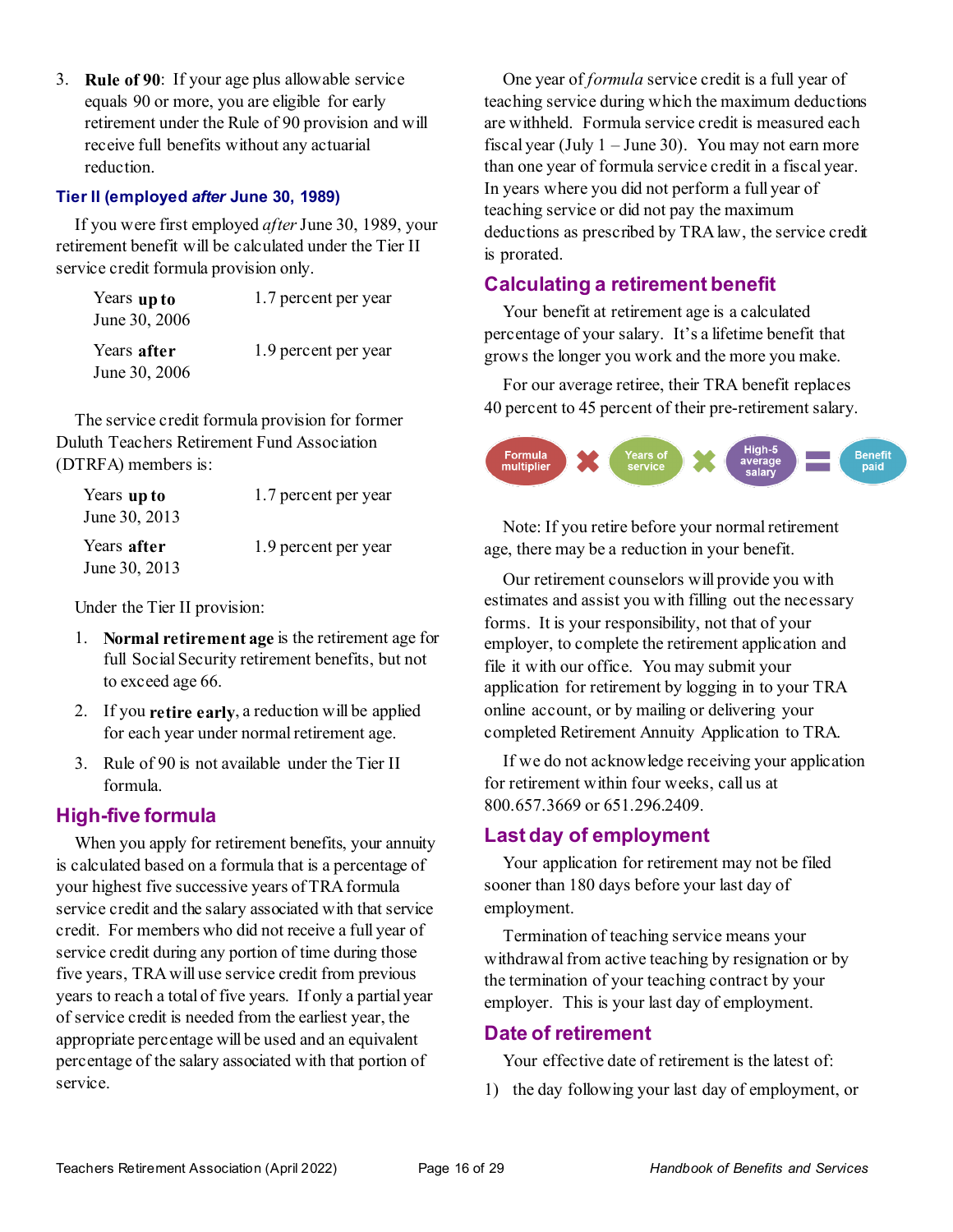- 2) the day of receipt of application if filed after the six-months immediately following termination of service, or
- 3) July 1 for all school principals and other administrators who receive a full annual contract salary for performance of a full year of contract duties, or
- 4) a later date occurring within the six-month period immediately following the last day of employment as specified by the member.

Your application must be on file and the effective date of retirement must occur for a retirement plan to take effect. If you die before this date, active member survivor benefits are payable, not the benefits provided by the retirement plan you selected.

#### <span id="page-22-0"></span>**Return-to-work agreement**

If you are age 62 or older, you are allowed to begin receiving a retirement annuity from TRA even though you have entered into an agreement to return to teaching service. Such an agreement must be mutually agreed upon and signed by you and your employer, and include your termination and reemployment dates. A copy of the agreement must be filed with your TRA Retirement Annuity Application prior to your benefit effective date.

Members age 62 and older who return to work under this provision will not earn additional service credit with TRA. Earnings are still subject to the TRA reemployment earnings limit.

This return-to-work provision does not apply to members employed by the Minnesota State Universities system.

Refer to *Earnings limitation* on pag[e 21](#page-26-5) for details.

#### <span id="page-22-1"></span>**Deferred annuity**

A deferred retirement annuity is payable if a vested member terminates teaching service and waits until a future date to apply for retirement benefits. Both Tier I and Tier II calculation methods can be deferred.

Members who defer their benefits will receive a deferral increase as follows:

| Members hired<br>prior to July 1, 2012: $3.0$ percent<br>prior to July 1,<br>2006<br>the year in which the member<br>would have reached 55 and |
|------------------------------------------------------------------------------------------------------------------------------------------------|
|                                                                                                                                                |

|                                                  | 5.0 percent annually thereafter<br>each year the benefit is deferred.<br><b>After June 30, 2012: 2.0 percent</b> |
|--------------------------------------------------|------------------------------------------------------------------------------------------------------------------|
| Members hired<br>on or after<br>July 1, 2006     | <b>Prior to July 1, 2012:</b> 2.5 percent<br>After June 30, 2012: 2.0 percent                                    |
| Effective<br>July 1, 2019,<br>for all<br>members | Reduced to 0%                                                                                                    |

The deferral period must be at least three months. If you are on a leave of absence, you are not eligible for the deferral increase on a deferred annuity for any portion of time that you are on leave.

<span id="page-22-3"></span>Resuming employment in a TRA covered position, or any other public employment position, for even one day while deferring your retirement eliminates your eligibility for augmentation. If you are currently deferring your benefit payments and considering a return to public employment, please contact TRA to discuss the potential impact on your retirement benefit.

#### <span id="page-22-2"></span>**Retirement plan options**

TRA offers six retirement plans that provide a monthly annuity that is payable for your lifetime. An annuity is a sum of money that is paid at regular intervals. The amount payable under each plan varies depending on the amount of beneficiary or survivor protection provided. Learn about TRA's six annuity plans by watching our short video at MinnesotaTRA.org/videos.

As you prepare for your retirement, choose the retirement plan that most effectively meets your needs, taking into consideration survivor coverage, your individual sources of income and the amount payable under each plan.

#### **Members may choose any of the six annuity plans.**

By law, a married member must choose a survivorship plan unless the spouse waives the selection of this type of plan. The spouse must also complete a waiver if the member chooses an optional joint annuitant (OJA) other than their spouse (see Survivorship Plans on page [18\)](#page-23-4).

TRA is required by law to provide your spouse with the estimates of your monthly retirement benefit. Your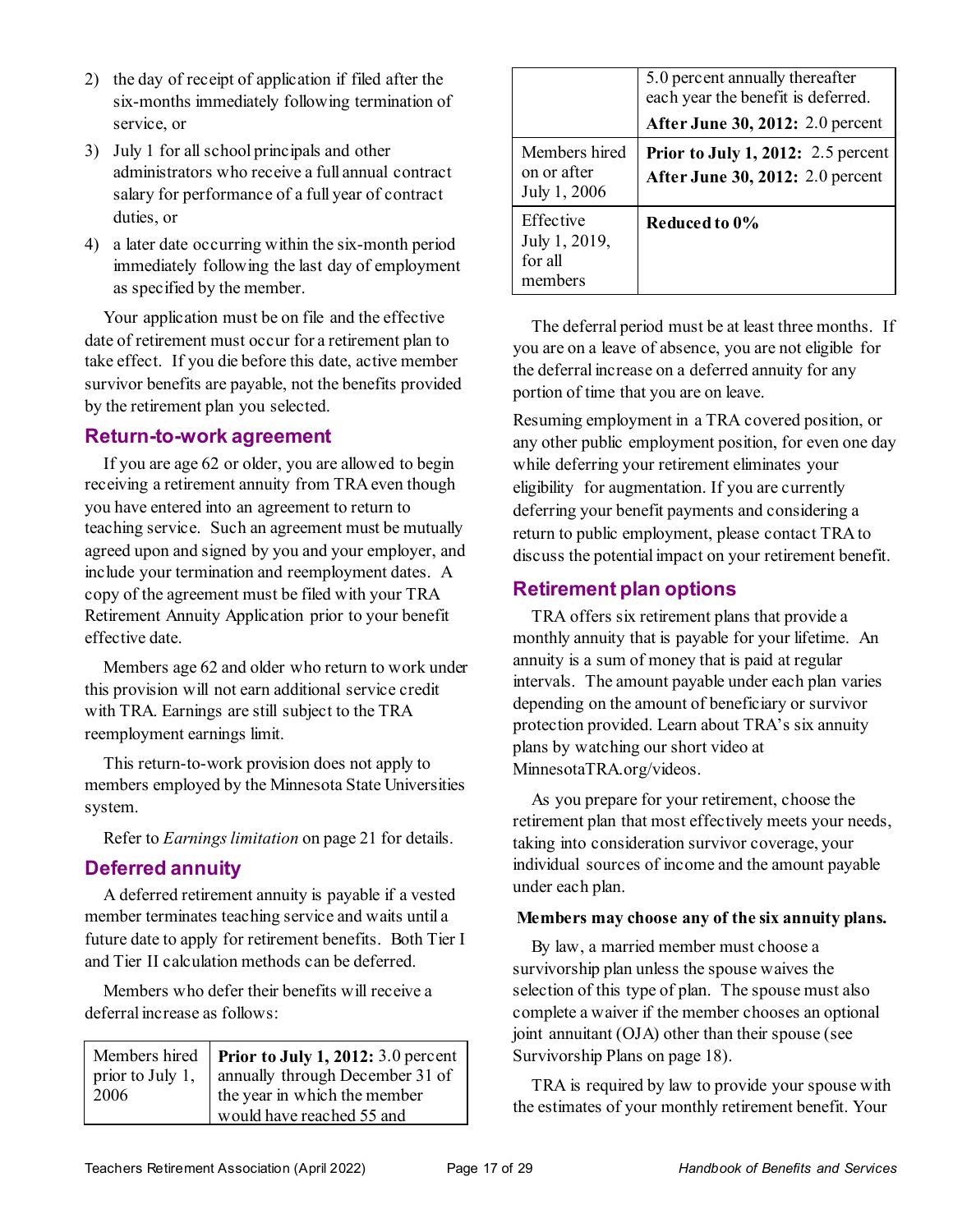spouse **must** sign your application for retirement, acknowledging awareness of your elections and designations. Although your spouse might disagree with your choices, TRA must comply with your intentions.

You have two months following your initial payment date to change your choice of a retirement annuity plan.

#### <span id="page-23-0"></span>**LIMITED BENEFICIARY PLANS**

#### <span id="page-23-1"></span>**No refund**

This retirement plan offers monthly benefit payments for your lifetime. The payments are the highest payments available to you because this plan does not provide survivor coverage. The payments cease upon your death.

The benefits payable to a designated beneficiary are:

- If you die *before* the expiration of two months following your initial payment date, your designated beneficiary is paid a lump sum amount equal to your contributions and interest less any monthly benefit payments you have received.
- If you die *after*the expiration of two months following your initial payment date, your designated beneficiary is paid any uncashed annuity payment due for the month that death occurs. If you had already cashed or electronically deposited the annuity payment for the month in which death occurs, nothing more is payable.

#### <span id="page-23-2"></span>**Guaranteed refund**

This plan offers monthly benefit payments for your lifetime. The payments may cease upon your death depending on whether you have recovered your accumulated contributions and interest by the date of death. The benefits payable to your designated beneficiary are:

- **If you die** *before* receiving benefit payments in an amount equal to your accumulated contributions and interest, the same monthly amount is paid to your designated beneficiary until these savings are depleted.
- If you die *after* your accumulated contributions and interest are depleted, your designated beneficiary is paid any uncashed annuity payment for the month that death occurs. If you had already cashed or

electronically deposited the annuity payment for the month in which death occurs, nothing more is payable.

The period of protection for a beneficiary is usually two to six years following the effective date of retirement depending on your length of service and age at retirement.

#### <span id="page-23-3"></span>**15 years guaranteed**

Benefits are payable monthly for your lifetime with the guarantee that payments will be made for at least 15 years. The benefits payable to your designated beneficiary are:

- If you die *before* receiving payments for the guaranteed 15 years, your designated beneficiary is paid the same monthly amount for the remaining years of the guarantee.
- If you die *after*receiving annuity payments for at least 15 years, your designated beneficiary is paid any uncashed annuity payment for the month that death occurs. If you had already cashed or electronically deposited the annuity payment for the month in which death occurs, nothing more is payable.

For No Refund, Guaranteed Refund and 15 Years Guaranteed plans, you may designate one or more primary and one or more contingent beneficiaries. You may designate a person, organization, trust or your estate as your beneficiary. If your designated beneficiary(ies) dies before you or if you do not designate a beneficiary, the amount is paid to your estate.

#### <span id="page-23-4"></span>**SURVIVORSHIP PLANS**

Benefits are payable monthly for your lifetime. The amount payable is dependent on the level of survivor protection you choose and the age of your designated beneficiary. If you die before your beneficiary, that person or persons is paid an amount equal to a percentage of your monthly payment: 50 percent, 75 percent, or 100 percent depending on the plan selected.

You may designate more than one beneficiary. In the event of your death, your beneficiary will continue to receive monthly benefits for life. Payments will cease upon their death. The three survivor plans contain a bounce-back feature that permits your monthly payment to be increased to the greater No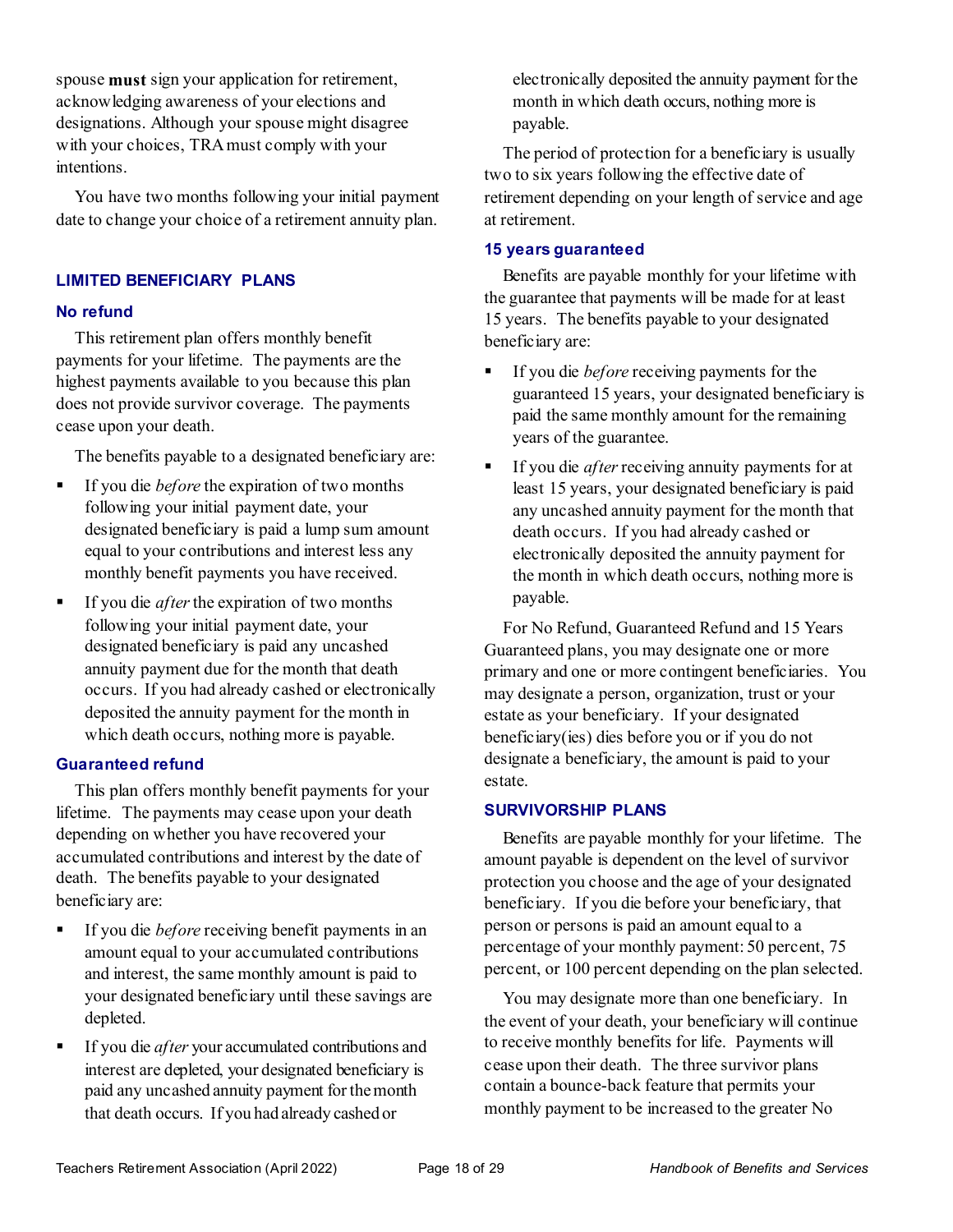Refund plan amount if your optional joint annuitant predeceases you.

If you designate one beneficiary, all payments will cease upon his/her death. Should the beneficiary predecease you, your monthly payment will bounce back to the full No Refund plan amount and then payments will cease upon your death.

If you designate more than one beneficiary, upon the death of each, the payment they have been receiving will cease. *The benefit will not be divided among the remaining beneficiaries*. Should a beneficiary predecease you, you will receive a "partial" bounceback to your monthly benefit payment.

It is important that you contact TRA as soon as possible if your beneficiary predeceases you so an adjustment can be made to your monthly benefit.

If you divorce after retirement, a beneficiary designation may be rescinded, if court ordered.

If you named a non-spousal beneficiary, the designation may be rescinded upon mutual agreement of both you and your beneficiary.

You have two months following your initial payment to change your beneficiary designation or survivorship plan.

**Optional Joint Annuitant Who is Not Your Spouse.** You may designate any person as your beneficiary.

If you designate someone other than your spouse, the Internal Revenue Service (IRS) has restrictions on the age difference between the member and the person designated as the OJA. These age restrictions apply to the 75 percent and the 100 percent survivorship plans.

The Internal Revenue Service has provided a formula and chart for reference; therefore, if you are contemplating designating someone who is not your spouse and is younger than you, please call our office to verify that your designation is in compliance with federal regulations.

#### <span id="page-24-0"></span>**Level Benefit (Duluth only)**

Benefit leveling was available to Duluth members prior to the merger with TRA on July 1, 2015. This option was available for members who retired before age 62 and elected the leveled benefit, which pays a higher pension from initial retirement until age 62 (the

age of first eligibility for Social Security benefits). At age 62, the annuity from the DTRFA (now TRA) is reduced. It was assumed that at age 62 the combined amount from DTRFA and Social Security will equal what was received from the DTRFA prior to age 62.

#### <span id="page-24-1"></span>**Supplemental needs trust**

You may name a supplemental needs trust for a lifetime survivor annuity benefit. A supplemental needs trust permits the transferring of assets, *upon death*, to a disabled child, spouse, or former spouse without eliminating the disabled person from eligibility for federal and state assistance programs. A copy of the trust must be filed with TRA along with documentation of the trust's funding.

#### <span id="page-24-2"></span>**'Pension maximization'**

Private sellers of financial products might try to convince you to choose the TRA No Refund plan, which provides a higher monthly payment to you for your lifetime, but does not provide any payments to your survivor. They may encourage you to take the highest benefit payment up front and purchase a separate life insurance policy that would provide protection for a survivor. This type of insurance arrangement is referred to as "pension maximization."

Generally, financial experts agree that there are very few circumstances when you would be better off choosing the No Refund plan and purchasing separate coverage for your survivor. If an insurance policy is purchased at the time of your retirement, the cost is typically very high. In addition, it may be difficult to pass the medical examination necessary to qualify for the insurance because of health reasons.

Assuming the insurance proceeds are tied to investment returns, the annuity paid to your survivor might not provide adequate lifetime income. TRA provides your surviving beneficiary with the security and peace of mind of lifetime payments.

Before deciding whether to purchase a life insurance policy for your beneficiary or beneficiaries instead of opting for a TRA survivorship plan, TRA suggests you consult with your physician, accountant and tax adviser, as well as a TRA retirement counselor.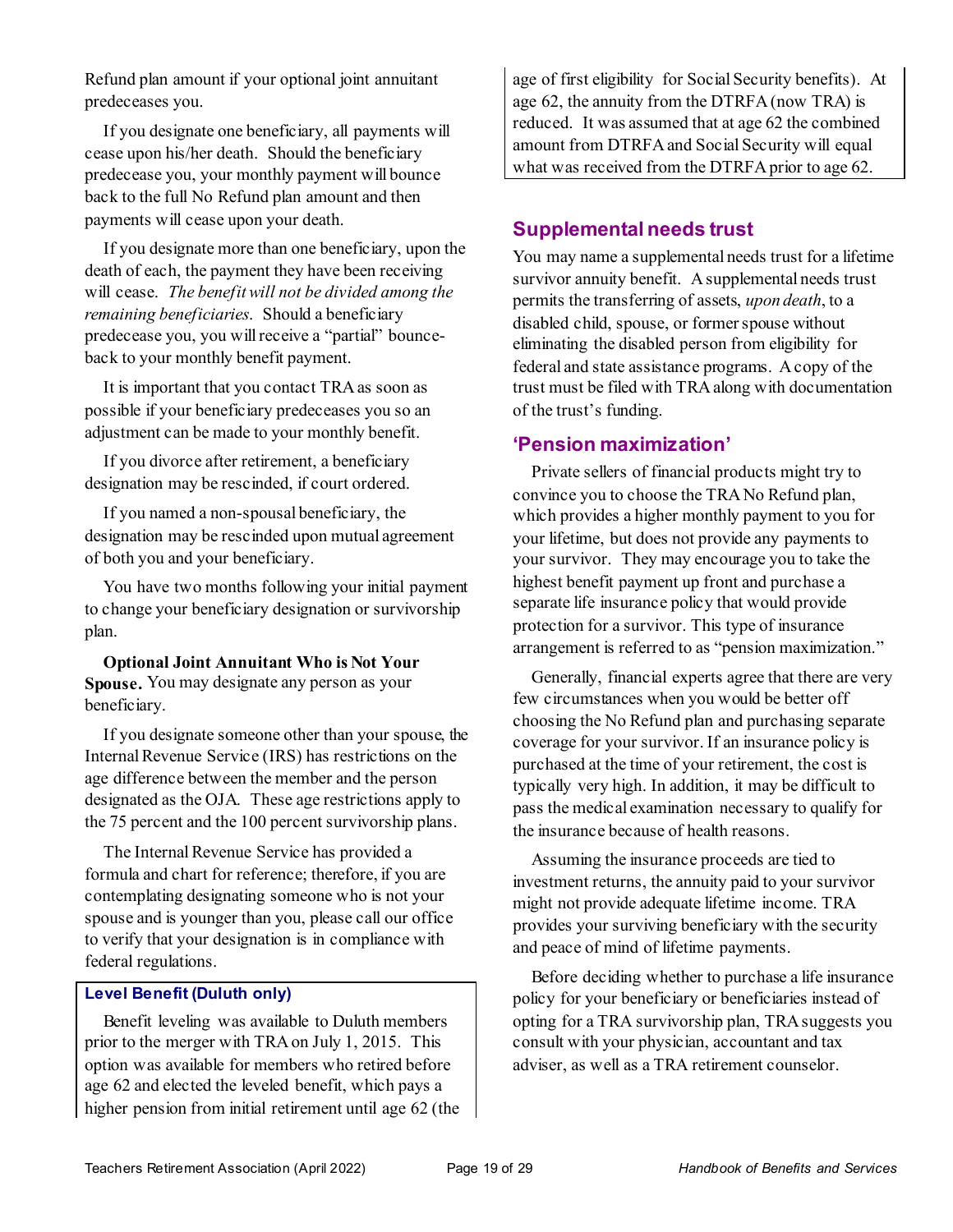#### <span id="page-25-0"></span>**Accelerated annuity**

You may elect to receive an accelerated monthly retirement annuity amount until age 62, 65 or Social Security normal retirement age (NRA), instead of a regular monthly retirement annuity. For example, if you retire at age 58, you can choose to accelerate to age 62, 65 or your NRA; if you retire at age 64, you can choose to accelerate to age 65 or your NRA. We recommend that you thoroughly acquaint yourself with the pros and cons of taking an accelerated annuity *before* electing this option.

Watch our video about acceleration options at MinnesotaTRA.org/videos.

This type of annuity offers a way for you to receive a larger amount during the years *before* you qualify for Social Security, for example, or before other investment payments begin. Instead of receiving a steady, set monthly amount, an accelerated annuity is front-loaded. You get a higher amount until your target date, then a lower amount thereafter.

For example, if you, at age 58, were eligible for a No Refund plan benefit of \$1,000 a month and you elected an accelerated benefit to age 62, you would receive \$1,543 each month until you turn 62 and \$800 a month after age 62 for life. (Plus any post-retirement increases, if specified by law, on this amount.)

At the age of acceleration, payment of the accelerated/temporary portion of the annuity ends, but you continue to receive the lifetime annuity payment amount. The accelerated/temporary portion of the annuity will end one month after your effective date of retirement and your birth date. The more you choose to accelerate prior to the age of acceleration, the less the remaining lifetime annuity portion will be.

The amount by which the regular lifetime annuity is accelerated or increased is subject to a maximum amount as prescribed by law. You may choose to receive the maximum amount of acceleration or any lesser amount. If a lesser amount is chosen, the amount available for payment after the age of acceleration is greater.

If you elect an accelerated annuity, you have up to two months following your initial payment date during which you may cancel or change your election.

If you die before reaching the age of acceleration, the accelerated/temporary annuity amount continues to be payable to a designated beneficiary until the date when you would have reached the accelerated age you chose. If there is no surviving designated beneficiary, a lump sum is paid to your estate.

The survivor benefits available after the age of acceleration *and* any annual increases that may occur after these ages will be less as a result of electing an accelerated rather than a regular life annuity. An annual post-retirement increase, if specified by law, is applied to the accelerated/temporary portion of the annuity until you reach the age of acceleration

#### <span id="page-25-1"></span>**Changes and cancellations**

You may cancel your application for retirement, change your retirement plan selection, change your optional joint annuitant, or change your accelerated annuity without altering your effective date of retirement if your written request is made within two months of your initial payment date.

If you cancel your application for retirement, you must repay TRA for any monthly benefit payments you have received.

#### <span id="page-25-2"></span>**In case of poor health**

If you are applying for early retirement benefits due to poor health, inform your TRA retirement counselor of your condition and ask about the possibility of applying for total and permanent disability benefits. In most instances, the amount of a disability benefit exceeds an early retirement benefit. The decision to apply for disability benefits should be made in consultation with your personal licensed physician, chiropractor, or psychologist.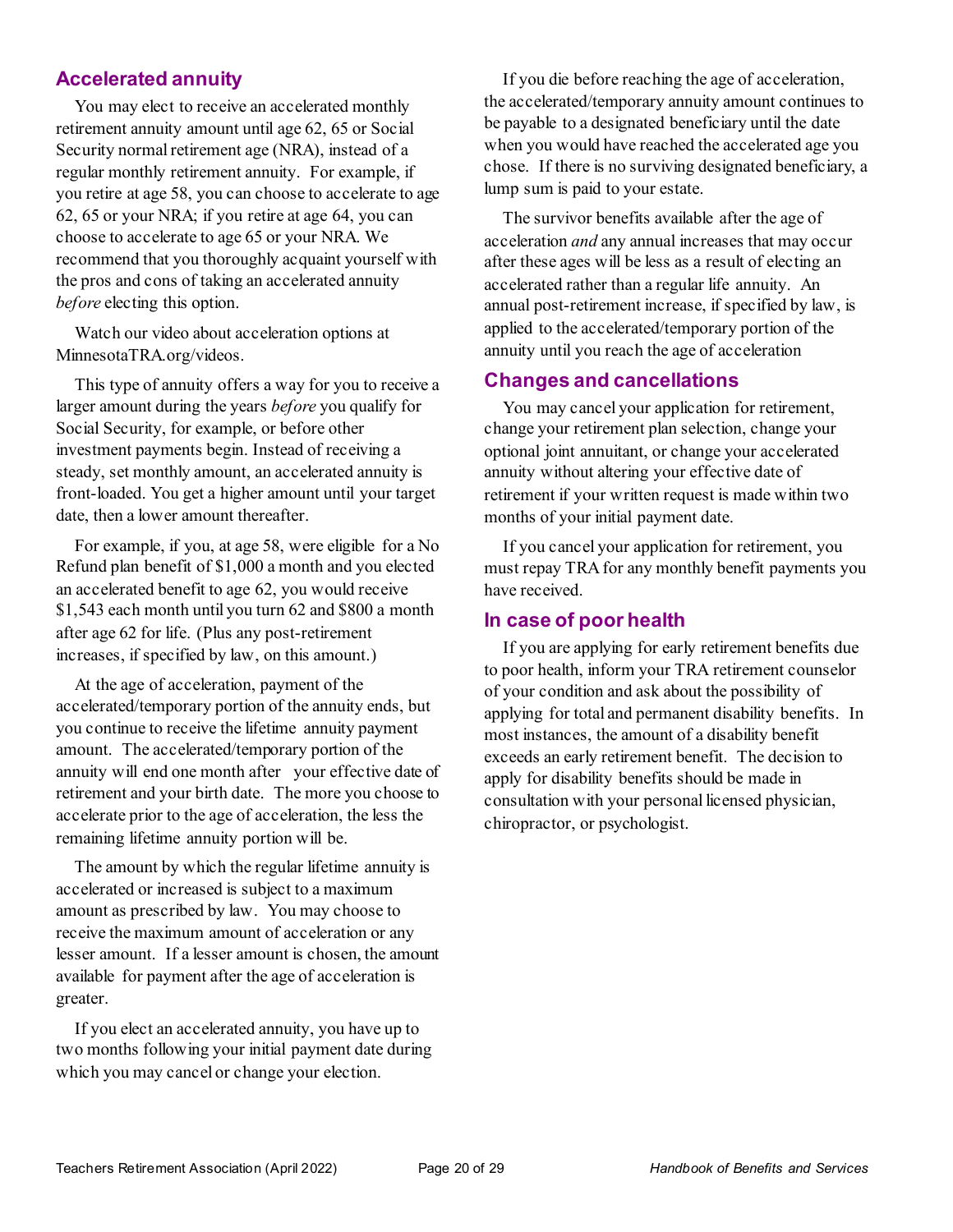## <span id="page-26-0"></span>The retired educator

The average teacher can expect to live approximately 27 years after retirement. Your TRA pension will be there long after you leave the classroom.

#### <span id="page-26-1"></span>**First retirement check**

Your retirement application and supporting documents may be submitted up to 180 days in advance of your termination of teaching service date. If you and your employer provide us with the required retirement forms and supporting information on a timely basis, you should receive your first retirement check within 30 to 60 days of your effective date of retirement.

#### <span id="page-26-2"></span>**Address changes**

Your pension check cannot be forwarded by the U.S. Postal Service, so it is very important to notify us in advance of permanent or temporary address changes. Let us know at least 30 days before the date that a temporary address is to begin and 30 days before the date on which you plan to return to your permanent address.

You can update your permanent or temporary mailing address and your email address by logging in to your MyTRA online account through MinnesotaTRA.org.

Even if monthly benefit payments are electronically deposited (see below), we need your current address to send the *TRIB* newsletter, 1099-R annuity income tax statements and other information.

#### <span id="page-26-3"></span>**Electronic deposit**

Your pension payments can be electronically deposited in banks, savings and loan associations, credit unions or any financial institution associated with the National Automated Clearinghouse Association or a comparable successor organization. Electronic direct deposit is convenient and provides protection against theft and the uncertainties of postal delivery. It also ensures safe, accurate and timely direct deposit of payments to your account on the first banking day of the month (Monday through Friday).

If you sign up for direct deposit, your monthly benefit will not be delayed if you forget to inform TRA of a change of address or are temporarily away during the first week of a month. The Post Office will not

forward checks. Over 96 percent of TRA benefit recipients have chosen direct deposit of their monthly benefit payment.

You may sign up for direct deposit any time. An initial request or a change to your current designation can be made by accessing your MyTRA online account, or by contacting our office and requesting a Direct Deposit Agreement form, TRA-4400.

#### <span id="page-26-4"></span>**Post-retirement increases**

Each January, if specified by law, a post-retirement increase may be made to your monthly benefit.

Under current law, annual post-retirement increases are 1.0 percent.

Benefit recipients who have received an annuity or benefit for at least 12 full months as of June 30 of the calendar year before the increase receive a 1.0 percent increase.

Benefit recipients who have received an annuity or benefit for at least one full month, but less than 12 months, as of June 30 of the calendar year before the increase will receive a prorated increase.

#### <span id="page-26-5"></span>**Earnings limitation**

If you return to work in a TRA-covered position after retirement, you may be subject to an annual earnings limitation.

The earnings limitation is applied to salary earned on a fiscal year basis (July 1 - June 30).

- If you are under normal retirement age for the entire fiscal year, as defined by the Social Security Administration (see chart on pag[e 14\)](#page-19-4), the earnings limitation is \$46,000.
- If you are under normal retirement age and are retired for only a portion of the fiscal year, the earnings limitation amount will be prorated (\$46,000 x number of months retired during the fiscal year  $\div$  12).

*Note: If you are a Minnesota State Universities retiree on the Annuitant Employment Program (AEP), the earnings limitation is \$62,000 for the fiscal year. It is not prorated for the first year of retirement or for the year you reach your normal retirement age.*

Members who have reached normal retirement age are not subject to the earnings limitation. In the fiscal year that you reach normal retirement age, you can earn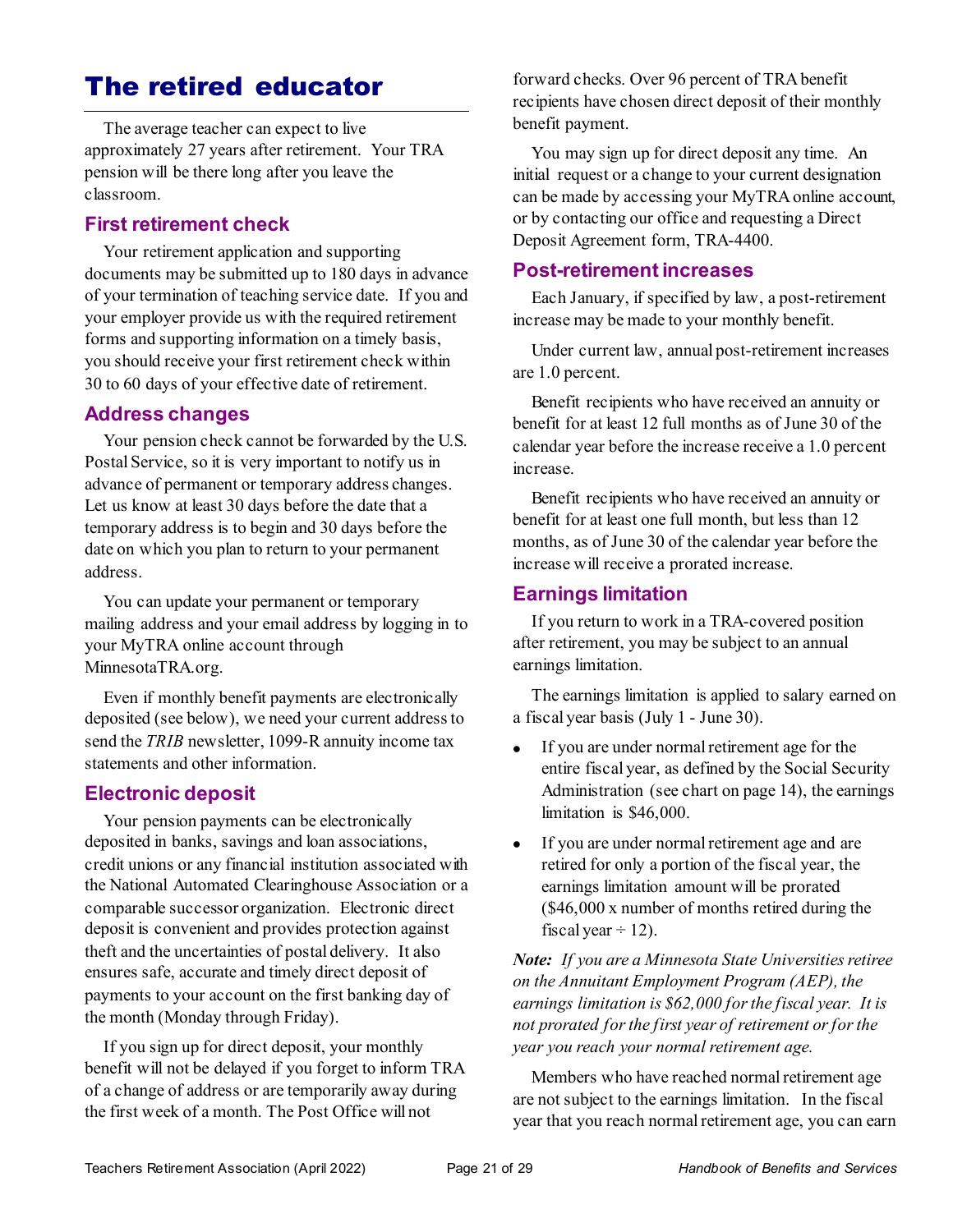\$46,000 from July 1 through the month prior to reaching normal retirement age without penalty.

If you earn over the limit applicable to you, then beginning in the next calendar year, \$1 in benefits will be deducted for each \$2 above the limit. The pension offset amounts are redirected to a separat[e earnings](https://minnesotatra.org/retirees/post-retirement-work-elsa/)  [limitation savings account \(ELSA\)](https://minnesotatra.org/retirees/post-retirement-work-elsa/) for later distribution.

You may apply for a refund beginning one year after the last deferred amount was redirected to your ELSA account. No interest is earned on account balances.

An Earnings Limitation Savings Account Refund application must be filed with TRA. When completing the application, you may elect to have all or any portion of your ELSA refund payment rolled over to a traditional IRA, Roth IRA or an eligible employer plan.

Income from teaching service includes, but is not limited to, all income for services performed as a teacher, administrator, employee of a third-party supplier, consultant or an independent contractor for a TRA-covered employer. Income earned while employed in a position not covered by TRA (e.g., discount store, etc.) is not subject to the earnings limitation.

Refer to "*Return-to-work agreement"* on pag[e 17](#page-22-0) for details.

#### <span id="page-27-0"></span>**Social Security deductions**

Social Security deductions (both the Old Age Survivor and Disability Insurance and Medicare portions) are required for all TRA retirees (regardless of age) who resume teaching service. TRA deductions are no longer withheld.

#### <span id="page-27-1"></span>**Income taxes on benefits**

#### <span id="page-27-2"></span>**Federal income tax**

TRA retirement benefits are taxable by the federal government as ordinary income; however, the portion of a retirement benefit that represents your cost paid toward the benefit is not taxable.

Effective Jan. 1, 1983, TRA contributions withheld from your pay are not subject to federal income tax at the time of withholding and are tax-sheltered. Your cost of a retirement benefit for federal income tax purposes is the total contributions made by payroll deduction through Dec. 31, 1982, plus all payments

made directly by you to TRA for out-of-state service, military service, certain leaves of absence, shortages, repayment of refunds and all interest charges related to these payments. Federal income tax laws exclude this cost from taxation.

Retirement benefits with an effective date of Nov. 18, 1996, or later are subject to taxation under the *[Simplified Method](http://www.irs.gov/taxtopics/tc411.html)*. Under this rule, the age and plan choice are used to determine the portion of each benefit payment that is excluded from taxable income. This tax-free amount is excluded until the entire cost has been recovered tax-free. All subsequent benefit payments and all post-retirement benefit increases are then taxable as ordinary income.

#### <span id="page-27-3"></span>**Minnesota income tax**

Any portion of retirement benefit income that represents your cost to purchase the benefit is not subject to Minnesota state income tax. Your cost of the retirement benefit for state income tax purposes is the same as for federal income tax purposes.

The method used for the state to exclude this cost is the same as the federal method known as the *[Simplified](http://www.irs.gov/taxtopics/tc411.html)  [Method.](http://www.irs.gov/taxtopics/tc411.html)* 

Retirees who are non-Minnesota residents are not subject to Minnesota income tax; however, this income may be taxable in the state where you are a resident.

#### <span id="page-27-4"></span>**Tax withholding**

A federal and state withholding form will be part of your application for retirement. These tax forms should be filled out and returned to our office with your completed retirement application. Before your first retirement check is issued, you will receive a letter informing you of the amount of your benefit that is not taxable.

If the federal withholding form is not returned to our office and the taxable portion of your retirement benefit is greater than \$1,720 per month (this amount changes in January each year), federal income taxes will be automatically withheld as if you were married and claiming three withholding allowances.

We are unable to withhold taxes for any state other than Minnesota.

If you elect not to have federal and state income tax withheld from your retirement benefit, or sufficient taxes are not withheld, you may be responsible for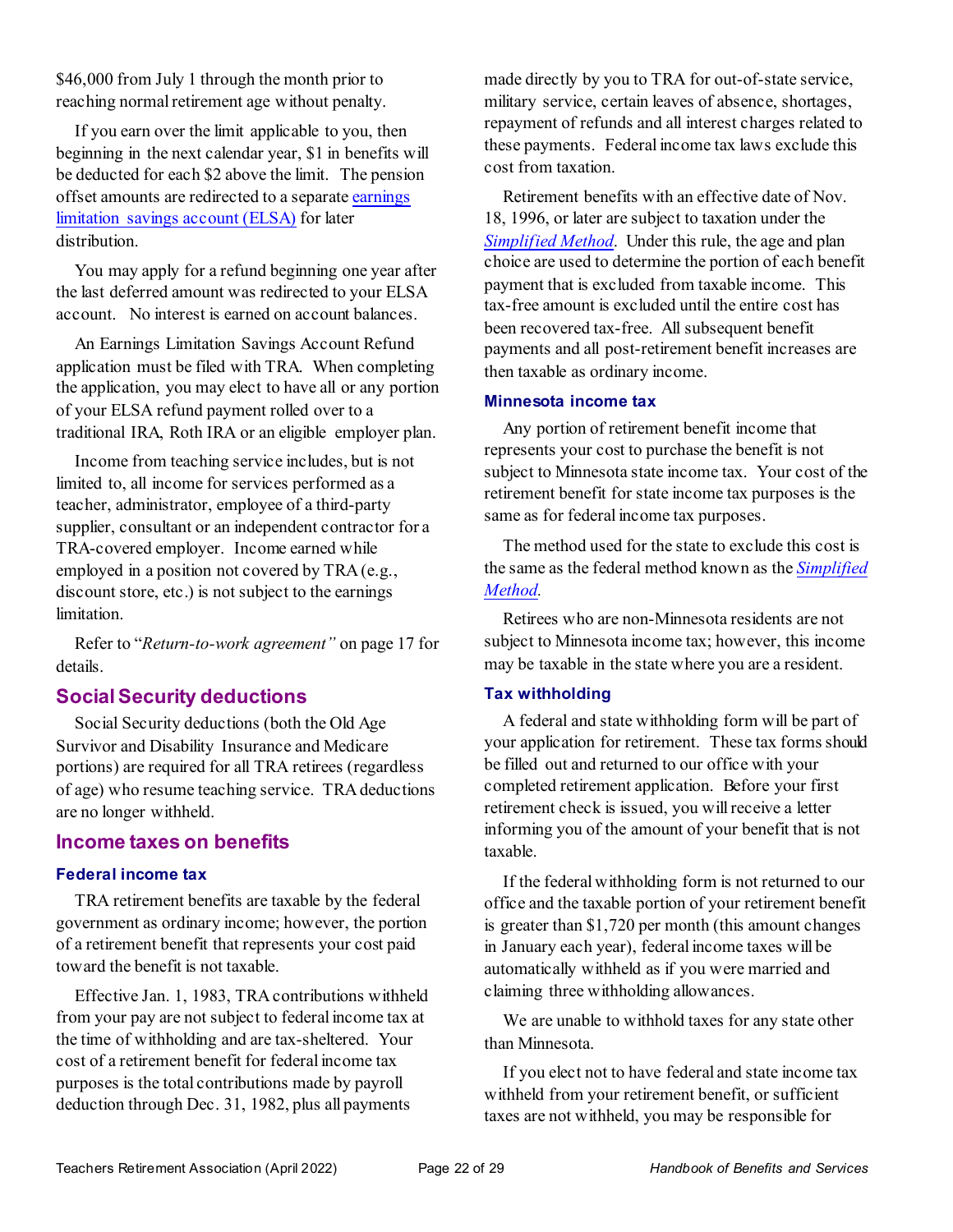quarterly payments of estimated tax. Monetary penalties may apply if insufficient income taxes are paid during the year.

Tax withholding designations may be submitted online by accessing you[r MyTRA account](https://connect.minnesotatra.org/Core/Account/LogOn?ReturnUrl=%2f). You may also contact TRA and request a Minnesota State and Federal Withholding/Change Certificate, TRA-4900.

#### <span id="page-28-0"></span>**1099-R tax form**

By Jan. 31 of each year, [a form 1099-R](http://www.irs.gov/instructions/i1099r/ar02.html#d0e123) will be mailed to you showing the total amount of your annuity payments, the total federal and state income tax withheld, and the taxable portion of the annuity for the preceding calendar year.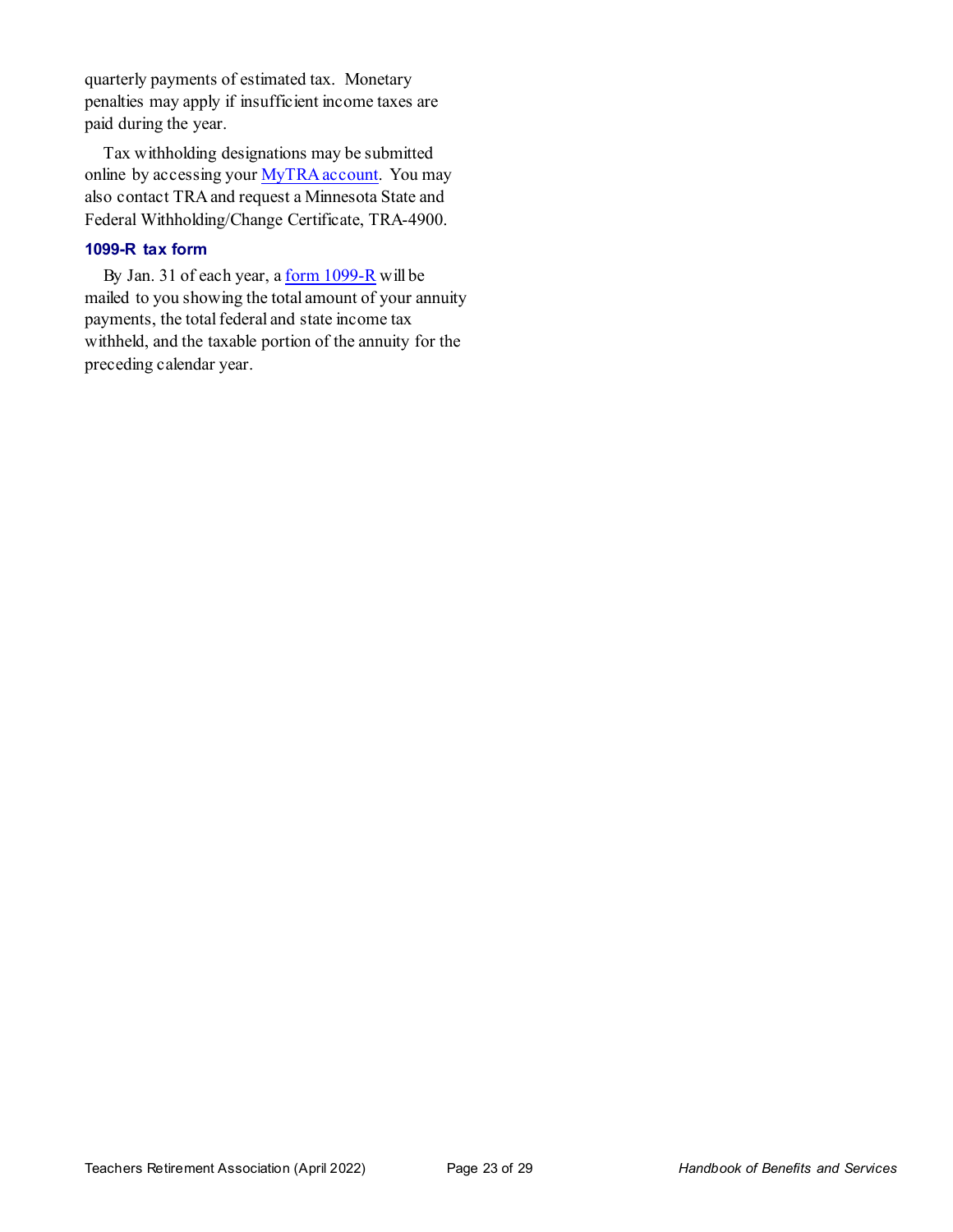## <span id="page-29-0"></span>Appeal procedure

If your benefit has been terminated, modified, or your application for payment has been denied by a determination of the chief administrative officer (TRA executive director), you may petition the TRA Board of Trustees for a review of the decision pursuant to [Minnesota Statute 356.96,](https://www.revisor.mn.gov/statutes/?id=356.96) Pension Plan Appeal Procedures.

#### <span id="page-29-1"></span>**Petition for review**

A petition for review must be sent to the executive director by mail and must be postmarked no later than 60 days after receipt of the written notification by the pension plan. The petition must include your statement of the reason or reasons that you believe the decision of the executive director should be reversed or modified. Your petition may include relevant documentation.

The executive director may direct that you participate in a fact-finding session conducted by an administrative law judge assigned by the [Office of](http://www.oah.state.mn.us/)  [Administrative Hearings,](http://www.oah.state.mn.us/) and as applicable, participate in a vocational assessment conducted by a qualified rehabilitation counselor.

The executive director must schedule a timely review of the petition before the governing board and must provide the petitioner with a copy of all relevant documents, evidence summaries, and recommendations to be considered by the governing board, not less than 30 days before the scheduled hearing date. All relevant documentation submitted by the petitioner must be received by the executive director at least 15 days before the hearing date. Any additional document, affidavit, or other relevant information that the petitioner wishes to submit after that time may be admitted with the consent of the governing board.

The governing board shall hold a timely hearing on a petition for review as part of a regularly scheduled board meeting. A motion by a board member, supported by a summary of the relevant facts, conclusions and reasons, as properly amended and approved by a majority of the governing board, constitutes the board's final decision. A verbatim statement of the board's final decision must be served upon the petitioner.

If the decision is contrary to the petitioner's desired outcome, the notice shall inform the petitioner of the appeal rights. If a petitioner who received timely notice of a scheduled hearing fails to appear, the governing board may nevertheless hear the petition and issue a decision. The TRA Board of Trustees, in its sole discretion, may also refer a petition to the [Office of](http://www.oah.state.mn.us/)  [Administrative Hearings](http://www.oah.state.mn.us/) for a contested case hearing under Minnesota Statutes [14.57](https://www.revisor.mn.gov/statutes/?id=14.57) t[o 14.69.](https://www.revisor.mn.gov/statutes/?id=14.69)

#### <span id="page-29-2"></span>**Appeal of the governing board's decision; judicial review**

Within 60 days of the date of the mailing of the notice of the governing board's decision, the petitioner may appeal the decision by filing a writ of certiorari with the [Court of Appeals](http://www.mncourts.gov/CourtOfAppeals.aspx) under [Section 606.01](https://www.revisor.mn.gov/statutes/?id=606.01#stat.606.01) and [Rule 115](https://www.revisor.mn.gov/court_rules/rule/aprcap-toh/) of the Minnesota Rules of Civil Appellate Procedure. Failure by a person to appeal to the Court of Appeals within the 60-day period precludes the person from later raising, in any subsequent administrative hearing or court proceeding, those substantive and procedural issues that reasonably should have been raised upon a timely appeal.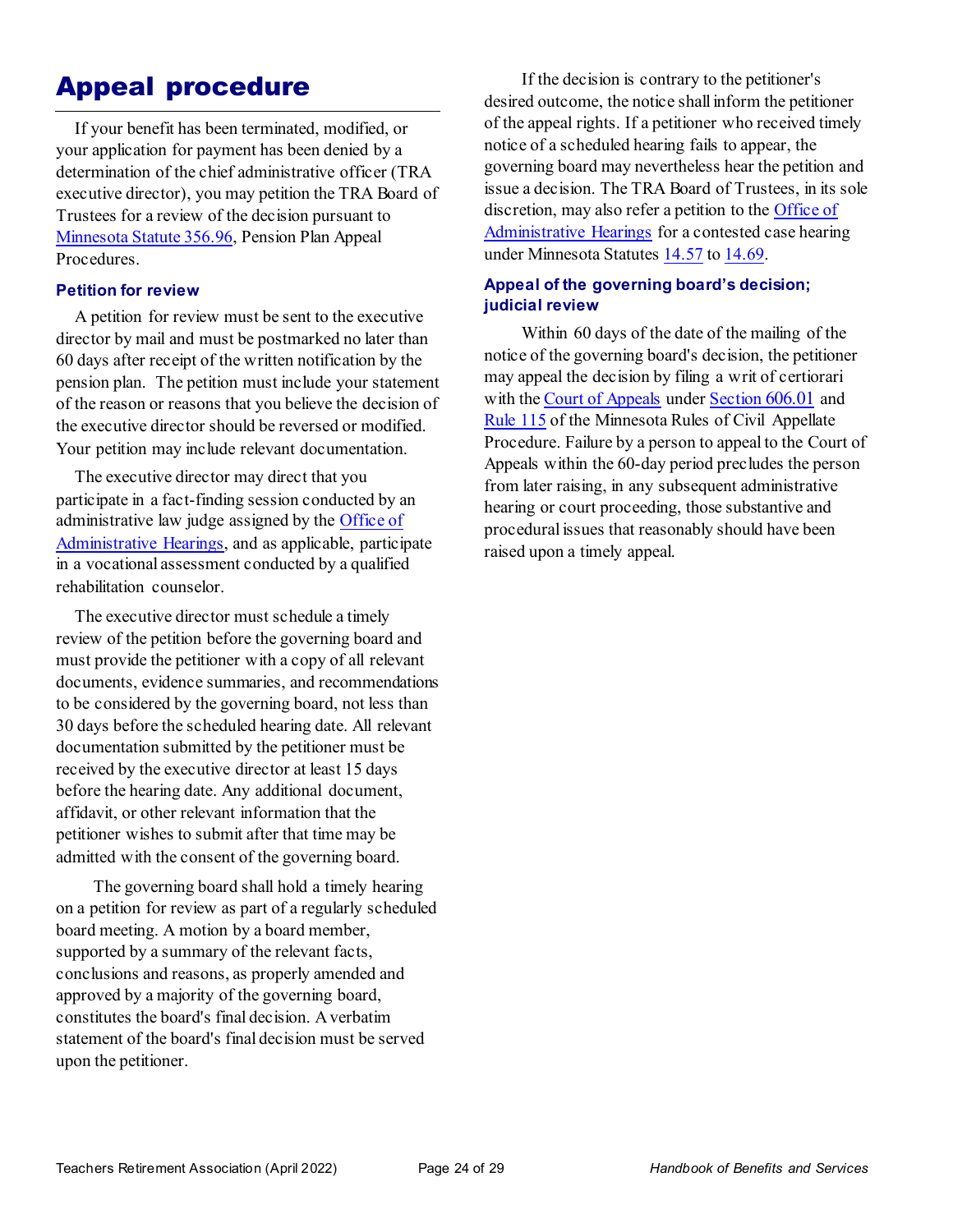## <span id="page-30-0"></span>TRA mission and governance

 TRA provides retirement, disability and survivor benefits to Minnesota's public educators, assisting them in achieving future income security. TRA strives to provide benefits that attract and retain competent teachers who serve communities throughout the state, building a stronger education system. TRA is committed to safeguarding the financial integrity of the fund and takes pride in providing exceptional, innovative services.

#### <span id="page-30-1"></span>**Board of Trustees**

TRA is governed by an eight-member [Board of](https://minnesotatra.org/about/board/)  [Trustees](https://minnesotatra.org/about/board/) consisting of five elected representatives, one representative of th[e Minnesota School Boards](http://www.mnmsba.org/)  [Association,](http://www.mnmsba.org/) the Commissioner of th[e Department of](http://education.state.mn.us/mde/index.html)  [Education,](http://education.state.mn.us/mde/index.html) and the Commissioner o[f Minnesota](https://mn.gov/mmb/)  [Management and Budget.](https://mn.gov/mmb/) Four of the five elected positions represent active teachers and one is a retired representative position.

The trustees are knowledgeable in both pension administration and investments under state law. Although th[e Minnesota State Board of Investment](http://www.sbi.state.mn.us/) (SBI) manages all TRA pension fund investments, the trustees must exercise their fiduciary decisions in the same careful manner that they would use in making their own retirement decisions. The benefit needs of all pension fund participants must be considered by trustees regardless of any individual constituency that may have been instrumental in their election. The trustees also appoint an executive director who is responsible for the administrative management of the plan.

#### <span id="page-30-2"></span>**Investment strategy**

All TRA assets are invested by the State Board of Investment (SBI). The four-member SBI Board consists of the governor, attorney general, state auditor and the secretary of state.

The assets of both active and retired members are combined into a single fund, known as the TRA Fund. TRA pays monthly benefits from the TRA Fund to eligible benefit recipients.

The SBI invests the TRA Fund with a long-term, disciplined investment approach with diversification among asset categories. As of June 30, 2021, the target asset allocation for the investment of the TRA Fund was:

| <b>Public Equity</b>   |          | 50.0% |
|------------------------|----------|-------|
| -Domestic Equity       | 33.5%    |       |
| -International Equity  | 16.5%    |       |
| Fixed Income           |          | 25.0% |
| -Core Bonds            | $10.0\%$ |       |
| -Treasuries            | $10.0\%$ |       |
| -Cash & Laddered Bonds | 5.0%     |       |
| <b>Private Markets</b> |          | 25.0  |

As of June 30, 2021, TRA had approximately \$28.4 billion in assets. Alternative assets consist of investment categories such as private equity, real estate, and resources (natural gas and oil). The cash component is designed to ensure sufficient cash is on hand to pay monthly benefits. All TRA investments are managed externally by outside money management firms retained by contract.